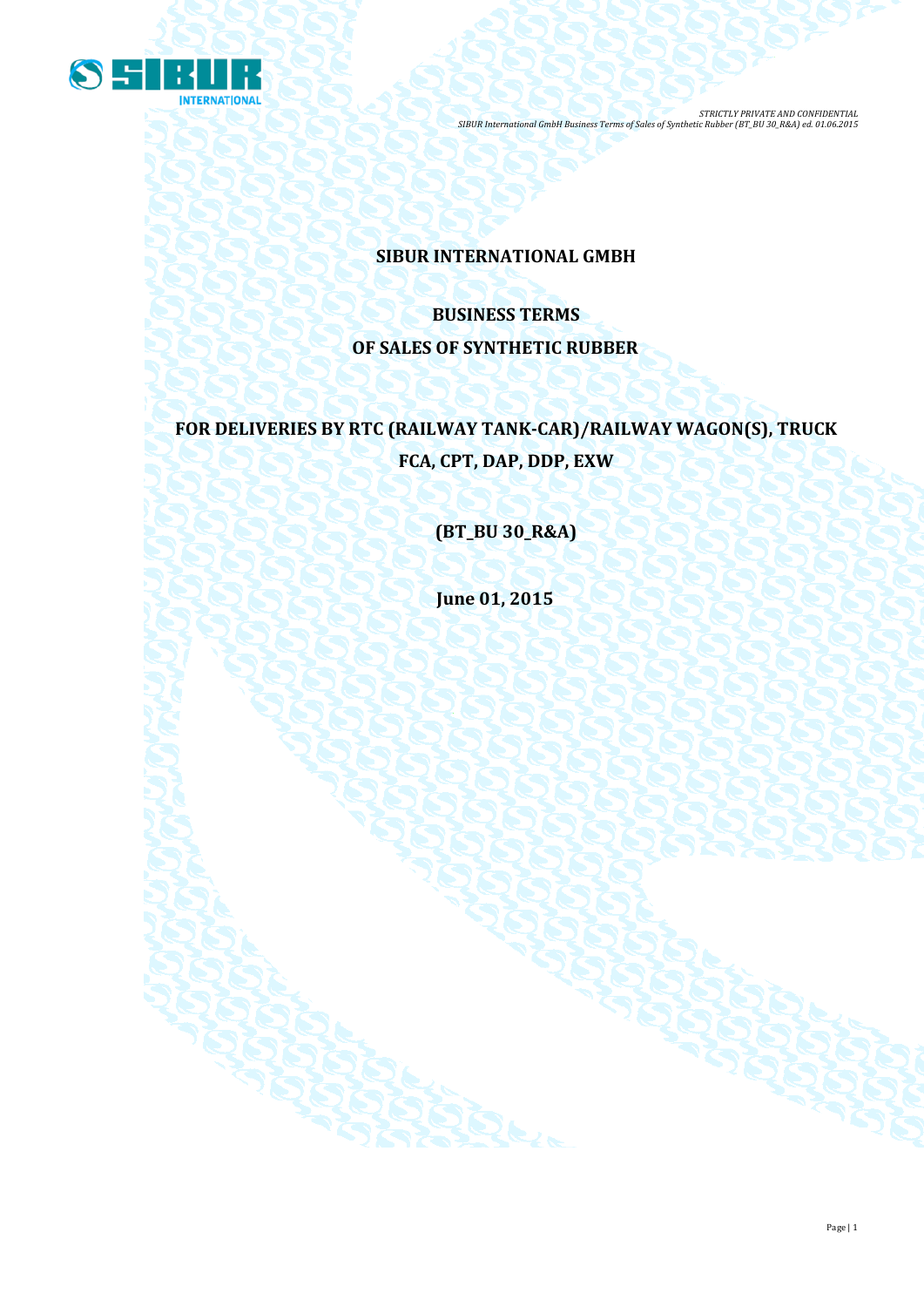

# **CONTENTS**

**INTRODUCTORY PROVISIONS** 3

**PARAGRAPH I Goods 3 3** 

**PARAGRAPH II Quality 3**

**PARAGRAPH III Quantity 3**

**PARAGRAPH IV Delivery basis 4**

**PARAGRAPH V Transportation 7**

**PARAGRAPH VI Shipment period** 

**PARAGRAPH VII Laytime 9 1 Contract in the second of the second of the second of the second of the second of the second of the second of the second of the second of the second of the second of the second of the second of the secon** 

**PARAGRAPH VIII 10** 

**PARAGRAPH IX Price 10**

**PARAGRAPH X Payment terms 10** 

**PARAGRAPH XI** Responsibilities of the parties **12** 

**PARAGRAPH XII**

**Duration 13**

**ANNEX 1 Contract template 14**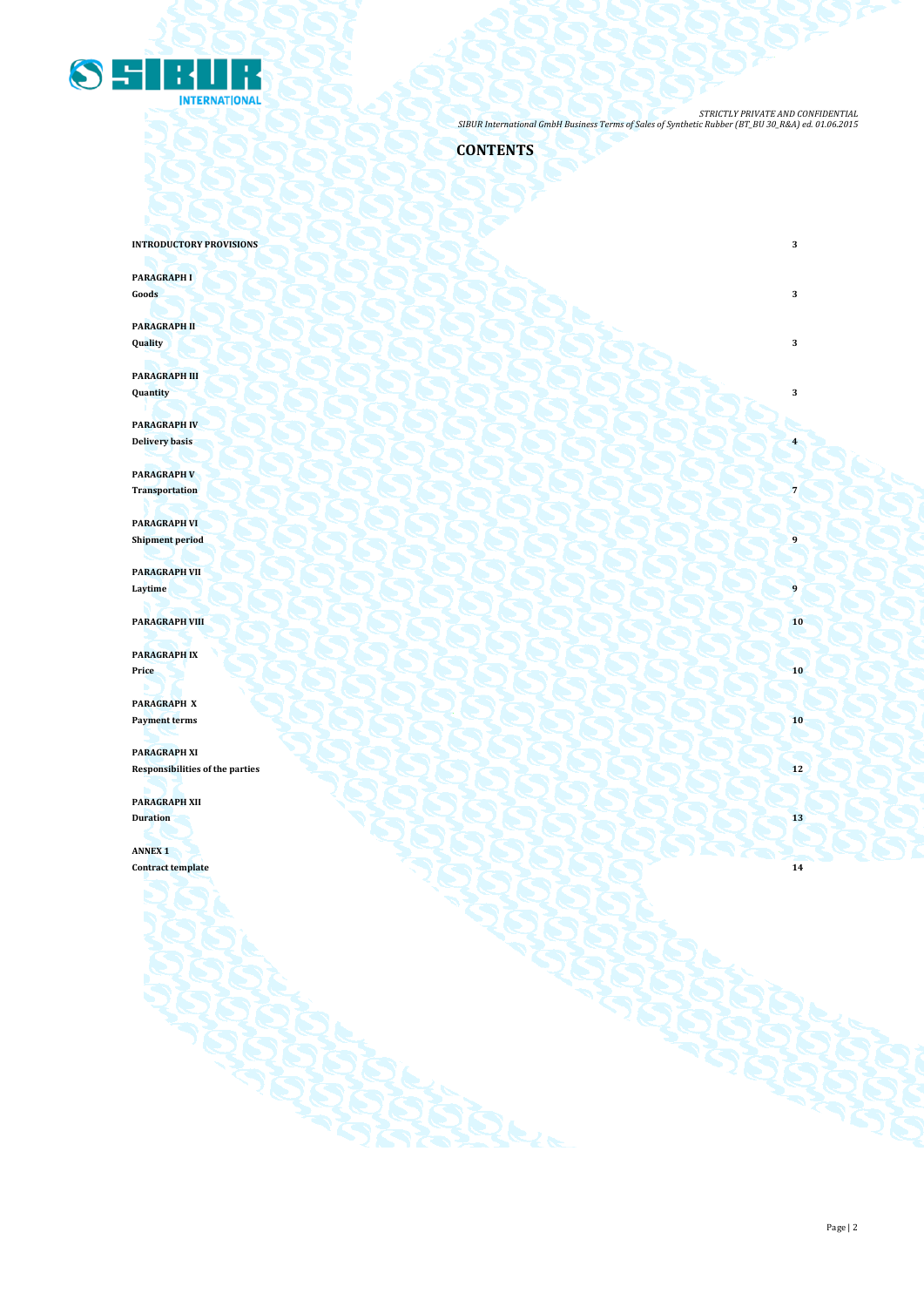

#### **INTRODUCTORY PROVISIONS**

- **A.** These Business Terms ("Business Terms") shall apply to all agreements for sale of goods ("Contract") executed by and between SIBUR International GmbH ("Sibur") and Buyer that incorporate these Business Terms by reference. The version of these Business Terms published by Sibur (whether delivered by Sibur to Buyer before or upon the entry into the Contract or, if not so delivered then as published on the website [http://www.sibur-int.com\)](http://www.sibur-int.com/) as of the date when the Contract takes effect shall apply to the relevant Contract. The Business Terms may be amended, revised, restated or supplemented by Sibur from time to time.
- **B.** These Business Terms are accompanied and supplemented by the General Conditions of SIBUR International GmbH for sales of petrochemicals and hydrocarbons ("General Conditions"). The version of the General Conditions published by Sibur (whether delivered by Sibur to the Buyer before or upon the entry into the Contract or, if not so delivered, then as published on the website [http://www.sibur-int.com\)](http://www.sibur-int.com/) as of the date when the Contract takes effect shall apply to the relevant Contract. The Parties agree that the General Conditions are incorporated into these Business Terms by reference and that they apply to the Contract.
- **C.** If there is any conflict, ambiguity or inconsistency between General Conditions, the Business Terms the Contract and/or Incoterms, the order of priority of such documents (from highest to lowest) shall be as follows:
	- 1. the Contract:
	- 2. the Business Terms;
	- 3. the General Conditions; and
	- 4. Incoterms
- **D.** All terms used, but not defined herein shall have the respective meanings set forth in the Contract and/or the General Conditions, and/or Incoterms.

#### **PARAGRAPH I GOODS**

1.1. Seller shall deliver the Goods to Buyer in accordance with the Contract.

## **PARAGRAPH II QUALITY**

- 2.1. The quality of the Goods shall be confirmed by a Certificate of Quality issued by Seller or by the Manufacturer of the Goods, and/or the Inspector's Report (as the case may be).
- 2.2. Buyer upon Seller's prior written request shall send to Seller samples of the Goods for testing. Seller may at its own discretion and at its own expense perform such testing based on the TU and/or ASTM methods or initiate an inspection in accordance with Section 2.3. In the event either Party does not agree with the results of the test(s) made by the Seller in accordance with this Section 2.2, the quality inspection shall be performed by an independent Inspector in accordance with Section 2.3. hereof.
- 2.3. Unless otherwise agreed by the Parties in the Contract, the quality inspection shall be performed at the Place of Shipment (applicable for FCA, CPT, EXW), or the Place of Destination (applicable for DAP, DDP) by an Inspector of an internationally recognised inspection company mutually agreed between the Parties and in accordance with the standard practice (i) at the place of the inspection or (ii) of the Inspector if there is no standard practice at the place of inspection.
- 2.4. The inspection results shall be documented in the Inspector's Report and shall be conclusive and binding on the Parties for invoicing purposes, and for quality purposes and shall be final and binding for both Parties, except in case of fraud or manifest error.
- 2.5. In the event that the quality of the Goods does not conform with the contractual Specification, the Parties shall discuss Buyer's remedies for such non-conforming Goods. The remedies may include, for example, a price adjustment for the Goods. The outcome of the Parties' discussion shall be documented in a written Amendment to the Contract.
- 2.6. The costs of the inspection (under Section 2.3.) shall be equally shared between Seller and Buyer. Any other inspections and related services requested by Buyer, shall be performed at Buyer's sole expense. The Party initiating the inspection shall ensure that the Inspector issues the Inspector's Report to Seller and Buyer as soon as practicable and retains any samples taken for at least ninety (90) Days from the date of inspection.

2.7. Claims.

Unless otherwise specified in the Contract claims if any on quality of the Goods to be provided by the Buyer to the Seller according to Part II of the General Conditions.

# **PARAGRAPH III QUANTITY**

- 3.1. Unless the Contract provides otherwise, the quantity inspection (if any) shall be determined at the Place of Shipment (applicable for FCA, CPT, EXW), or the Place of Destination (applicable for DAP, DDP) by an Inspector of an internationally recognised inspection company mutually agreed by the Parties and in accordance with the standard practice (i) at the place of the inspection or (ii) of the Inspector if there is no standard practice at the place of inspection.
- 3.2. Notwithstanding the above upon Seller's prior written request Buyer shall send to Seller documentary evidence of Buyer's claim that the quantity of the delivered Goods does not conform to the quantity specified in the Transport Document. In the event the Parties cannot reach consensus, the quantity inspection shall be determined by an independent Inspector in accordance with Sections 2.4., 2.6. and 2.7. applied *mutatis mutandis*.
- 3.3. Unless the Contract provides otherwise, the Planned Contract Quantity and/or the Planned Monthly Quantity specified (as the case may be) in the Contract, unless otherwise agreed by the Parties in the Contract, shall be subject to a tolerance of plus/or minus ten per cent (+/- 10 %) in the Seller's option.
- 3.4. The Actual Contract Quantity and/or Actual Monthly Quantity delivered under the Contract shall be calculated based on the quantities specified in the Transport Document.
- 3.5. The Actual Contract Quantity shall be the basis for determining the Total Goods Value. Seller shall have no liability, and Buyer shall have no remedy against Seller, in respect of any shortfall or surplus of the Planned Contract Quantity or the Planned Monthly Quantity except to the extent an Actual Contract Quantity or Actual Monthly Quantity, respectively, varies by ten per cent (10%) or more.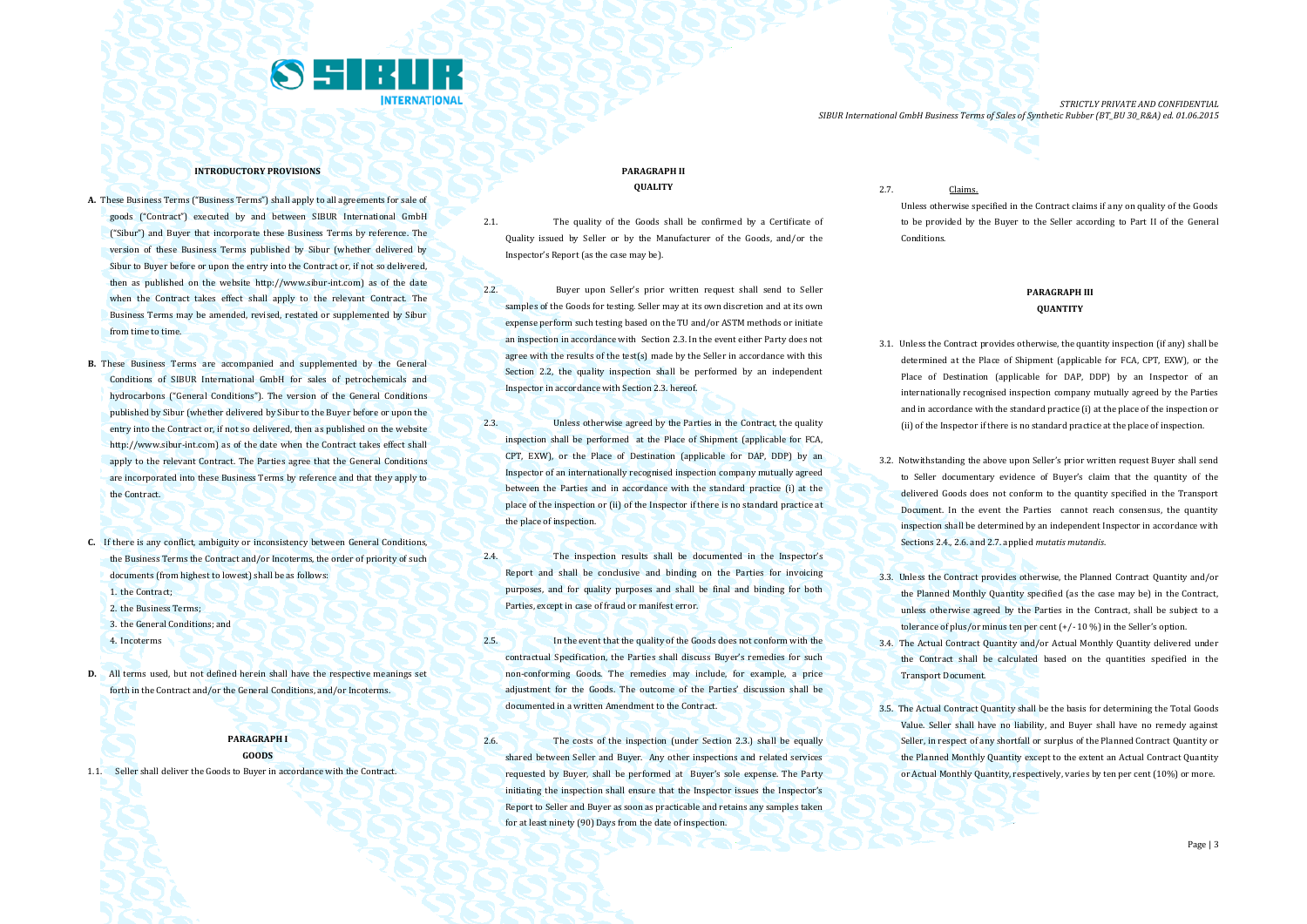

- 3.6. Seller is not required to supply more Goods than are available from the Manufacturer. If due to matters relating to the Manufacturer of the Goods, Seller expects that it will not be able to deliver any part of a Planned Monthly Quantity and/or the Planned Contract Quantity, Seller shall notify Buyer in writing as soon as reasonably practicable. Upon delivery of such notice, the Parties shall negotiate in good faith to agree on the delivery terms for the outstanding quantities of Goods. The Parties acknowledge that the remedy provided in this Section will be the sole remedy that Buyer will have if Seller is not able to deliver the Planned Monthly Quantity or the Planned Contract Quantity of Goods during the relevant period.
- 3.7. In the event if the Buyer orders less Goods than the Planned Monthly Quantity or the Planned Contract Quantity for such relevant period, Seller may elect at its own discretion may either: (i) to deliver the shortfall of Goods (the difference between (x) the quantity of Goods actually ordered by Buyer for the relevant period and(y) the Planned Monthly Quantity or Planned Contract Quantity, as appropriate) in the next relevant period according to a delivery schedule determined by Seller, (Buyer's suggestions may be taken into account); or (ii) to receive payment from Buyer of ten per cent (10%) of the Price of the such shortfall of the Goods as liquidated damages of to Seller (the Parties agree that the above amount is a genuine good-faith -estimate of losses that Seller will suffer if Buyer orders the Goods less than the Planned Monthly Quantity or the Planned Contract Quantity. Without prejudice to the above, however, if the amount of actual damages exceeds the above amount, Seller's right to claim the actual amount of damages shall not be limited). Seller shall notify Buyer of its election in writing, however, the failure to notify shall not constitute a waiver of the Seller's rights described above.

#### 3.8. Deviation from the Planned Amount of the Goods

a) If the Actual Contract Quantity or the Actual Monthly Quantity (as appropriate) for a relevant period is in excess of one hundred per cent (100%) but less than or equal to 110% (one hundred and ten per cent) of the Planned Contract Quantity or the Planned Monthly Quantity respectively the Buyer shall effect the payment of such outstanding balance within five (5) Days of an appropriate Seller's invoice.

b) If the Actual Contract Quantity or the Actual Monthly Quantity (as appropriate) for a relevant period is less than one hundred per cent (100%) but in excess of or equal to ninety per cent (90%) of the Planned Contract Quantity or the Planned Monthly Quantity respectively, Seller may elect at its own discretion either: (i) to make up the Planned Contract Quantity or the Planned Monthly Quantity (as appropriate) in future Shipments, or (ii) to refund Buyer's Prepayment for the Goods not delivered within three(3 ) Days after the execution of a Verification Act for the Goods (election (ii) is not applicable

where the Contract provides for post-delivery payment of the Goods); or (iii) apply to future Shipments (if applicable) Buyer's Prepayment for the Goods not delivered; if. Buyer fails to make such an election, within ten (10) Days of the shortfall delivery, Buyer will be deemed to have elected to make up the shortfall in future Shipments . In either event this subsection 3.8(b) shall be Buyer's sole and exclusive remedy for such shortfall in Shipment, howsoever caused, always excepting fraud, and Seller shall have no other liability to Buyer whatsoever. c) If the Actual Contract Quantity or the Actual Monthly Quantity (as appropriate) for a relevant period is in excess of one hundred ten per cent (110%) of the Planned Contract Quantity or the Planned Monthly Quantity respectively, Buyer may elect at its own discretion either: (i) to return any surplus quantity of Goods in excess of one hundred and ten per cent (110%) of the Planned Contract Quantity or the Planned Monthly Quantity to Seller at Seller's expense, or (ii) to retain Goods delivered in quantities in excess of one hundred and ten per cent (110%) of the Planned Contract Quantity or the Planned Monthly Quantity respectively and pay the Price for the entire quantity taken, provided that Buyer's election shall be made by written notice to Seller within one (1) Day after the Delivery Date of the respective Goods; if. Buyer fails to make such an election, Buyer will be liable to pay the Price for the full Actual Monthly Quantity or Actual Contract Quantity, as the case may be. Buyer shall pay for such Goods within five (5) Days after the date of Seller's invoice

d) If the Actual Contract Quantity or the Actual Monthly Quantity (as appropriate) for a relevant period is less than ninety per cent (90%) of the Planned Contract Quantity or the Planned Monthly Quantity respectively, Buyer may require Seller to pay to Buyer's direct losses incurred in connection with such shortfall, provided that such direct losses are evidenced by sufficient documents satisfactory to Seller; such payment shall be made within seven (7) Days after the Parties' execution of a Verification Act for such Goods. It is expressly mutually agreed and acknowledged by the Parties that in any case the maximum amount of direct losses payable by Seller may not exceed ten per cent(10% ) of the Price of the shortfall quantity of Goods . This provision is without prejudice to all other exclusions of and limitations on Seller's liability.. Buyer's rights set forth in this subsection 3.8 shall be Buyer's sole and exclusive remedy for such shortfall delivery, howsoever caused, always excepting fraud, and Seller shall have no other liability to Buyer whatsoever.

## 3.9. Claims.

Unless otherwise specified in the Contract claims if any on quantity of the Goods to be provided by the Buyer to the Seller according to Part II of the General Conditions.

*STRICTLY PRIVATE AND CONFIDENTIAL SIBUR International GmbH Business Terms of Sales of Synthetic Rubber (BT\_BU 30\_R&A) ed. 01.06.2015*

# **PARAGRAPH IV DELIVERY BASIS**

#### **4.1. General Delivery Terms**

Seller shall use its reasonable endeavours to dispatch the Goods on the definite date or in any Day within the Shipment period (as the case may be), as specified in the Contract, but the time of dispatch shall not be of the essence. Seller shall notify Buyer immediately if the time of dispatch for the Goods cannot be met; in such a case the Parties shall re-schedule in good faith.

#### **4.2. Transfer of risk and title.**

The risk of and title to the Goods shall transfer from Seller to Buyer at the Delivery Date, unless otherwise provided in the Contract. The Parties agree that the transfer of risk of loss and damage, and title to, the Goods is not conditional upon delivery of the Transport Document or any other documentation. Neither the time, method, nor the place of payment, method of transportation, form of Transport Document, manner of consignment nor place of acceptance of the Goods shall alter the foregoing.

#### **4.3. Seller's right to refuse.**

Seller may refuse to deliver the Goods at any time if:

a) delivery under an intended or customary route to the Place of Destination becomes impracticable for any reason whatsoever beyond Seller's control;

b) the cost of delivery to the Place of Destination (including Taxes) and/or insurance, if applicable, has significantly increased (more than by twenty (20%) within one (1) month), which at the time of entry into the Contract could not have been reasonably foreseen by Seller; and/or

#### c) at any time:

importation of the Goods at the Place of Destination is prohibited under the laws of the country in which such the Goods were produced, or by regulations, rules, directives or guidelines applied by the government of that country or any relevant agency thereof; and/or

b. the country, state, territory or region at which the Place of Destination becomes affected by Sanctions.

Should Seller agree to undertake or complete the delivery under an alternative route or at an alternative Place of Destination nominated by Buyer, and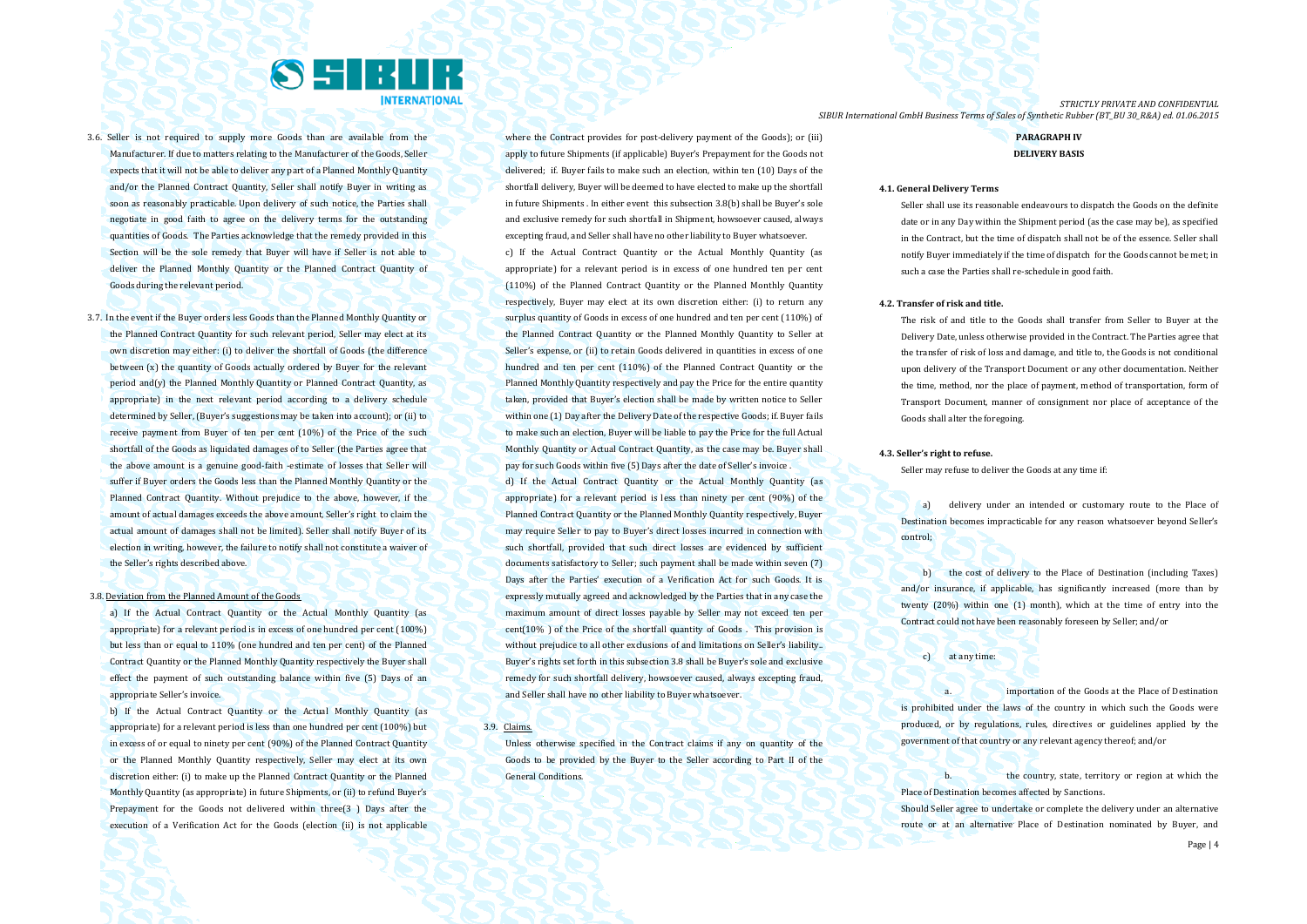

accepted by Seller (which acceptance shall not be unreasonably withheld), or under changed circumstances as the case may be, Buyer shall reimburse Seller for any additional costs and/or expenses incurred by Seller.

#### **4.4. Customs formalities**

a) If the Goods shall be exported from the customs territory of the Russian Federation, Buyer shall ensure the departure of the Goods from the territory of the Russian Federation within ninety (90) Days from the date when the customs procedures for export are completed on the territory of the Russian Federation (date of the stamp "Clearance allowed" in CCD) and at Seller's request provide Seller by e-mail or fax with copies of the Transport Document with legible notes made by the destination railway station and/or CMR with legible notes of border crossing.

b) If Buyer does not comply with this this Section 4.4 Buyer shall pay Seller liquidated damages amounting to twenty-two and one-half per cent (22,5%) of the Total Goods Value.

c) The Parties expressly agree that the liquidated damages provided in subsection 4.4(b) above reflect a good-faith estimate of Seller's losses in the event if the documents required under subsection 4.4(a) are not provided to Seller within the specified period.

# **4.5. FCA**

*This Section 4.5 applies to Contract providing FCA as delivery basis.* 4.5.1. Delivery Date

The Delivery Date shall be the moment when:

i. the Seller's Truck(s), loaded with the Goods, arrive(s) at the Place of Shipment (or closest possible to the Place of Shipment if access to the Place of Shipment is restricted) and stand ready for unloading by Buyer's representative or the Carrier; or

the Seller's RTC/Railway wagon(s), loaded with the Goods, arrives to the Place of Shipment (or closest possible to the Place of Shipment in case the access to the Place of Shipment is restricted) and the Notice of Arrival ("NOA") is given to the Carrier or the Buyer's representative at the place of unloading; or

iii. the Goods have been loaded at the Place of Shipment on the means of transport provided by the Carrier nominated by the Buyer – if the delivery is at the Manufacturer or warehouse or storehouse.

# 4.5.2. Delivery Terms

a. The unloading of the Goods is Buyer's sole responsibility and shall not prejudice completed delivery of the Goods by Seller, except for if delivery is at the Manufacturer or warehouse or storehouse in which case the loading of the Goods shall be Seller's responsibility and risk.

b. Seller provides Buyer with full and timely information about the Place of Shipment and the Carrier, including any special location access instructions and all contact information of the Carrier. Such information shall be provided to Buyer via e-mail, facsimile or by other means agreed upon by the Parties, at least five (5) Business Days prior to the approximate date of loading of the relevant Shipment by Buyer. The information shall include:

- i. the name of the Carrier (person or entity):
- ii. documentation evidencing the Carrier's rights to accept and carry the Goods (should be presented by the Carrier at the Place of Shipment)
- iii. **the identity, location and address of the Place of Shipment with** instructions for access to the Place of Shipment; and
- iv. any other information requested by Seller.
- c. The Parties shall obtain any licences, permits and documents which are necessary for successful import and export clearance of the Goods.
- d. Seller shall timely obtain export permits.
- e. Buyer shall timely obtain importpermits.
- f. All delays due to absence of custom clearance shall be at the expense of the Party in Default.

# 4.5.3. Taxes prior to delivery

Seller shall pay all taxes, customs and other duties and fees levied on the Goods prior to delivery or required for the dispatch of the Goods outside the customs territory of the Russian Federation and incurred as a result of the entry into the **Contract.** 

*STRICTLY PRIVATE AND CONFIDENTIAL SIBUR International GmbH Business Terms of Sales of Synthetic Rubber (BT\_BU 30\_R&A) ed. 01.06.2015*

### 4.5.4. Taxes after delivery

Unless otherwise expressly agreed by the Parties in the Contract, Buyer shall pay all taxes, customs and other duties and fees incurred as a result of or in connection with the conclusion and execution of the Contract if any, after delivery.

#### **4.6. CPT**

*This Section 4.6 shall apply to Contracts providing CPT as delivery basis.* 4.6.1. Delivery Date

- i. The Delivery Date shall mean the date when the Goods are loaded in Seller's Truck(s) to be dispatched to the Place of Destination named by the Buyer, which date is stated in the stamp of the CMR at the Place of Shipment;
- ii. in RTC / Railway wagon(s) to be dispatched to the Place of Destination named by the Buyer which date is stated in the stamp of the Railway bill at the Place of Shipment. 4.6.2. Delivery terms
	- i. Discharging and unloading of the Goods at the Place of Destination is Buyer's sole responsibility and shall not prejudice completed delivery of the Goods by Seller.
	- ii. Buyer shall provide Seller with full and timely information about the Place of Destination, including any special location access instructions. Buyer shall provide such information to Seller via facsimile or by other means agreed upon by the Parties, at least five (5) Business Days prior to the approximate date of dispatch of the relevant Shipment by Seller. The information must include:
		- the identity, location and full address of the Place of Destination. with instructions for access to the Place of Destination:
		- all instructions regarding customary documentation which may be required at the Place of Destination (if any); and
	- iii. **All any other information requested by Seller.**

Should Buyer fail to timely submit such information, Seller shall not be required to initiate the transportation and delivery of the Goods, which will not constitute a waiver of Buyer's breach of Contract. Any delays in delivery of the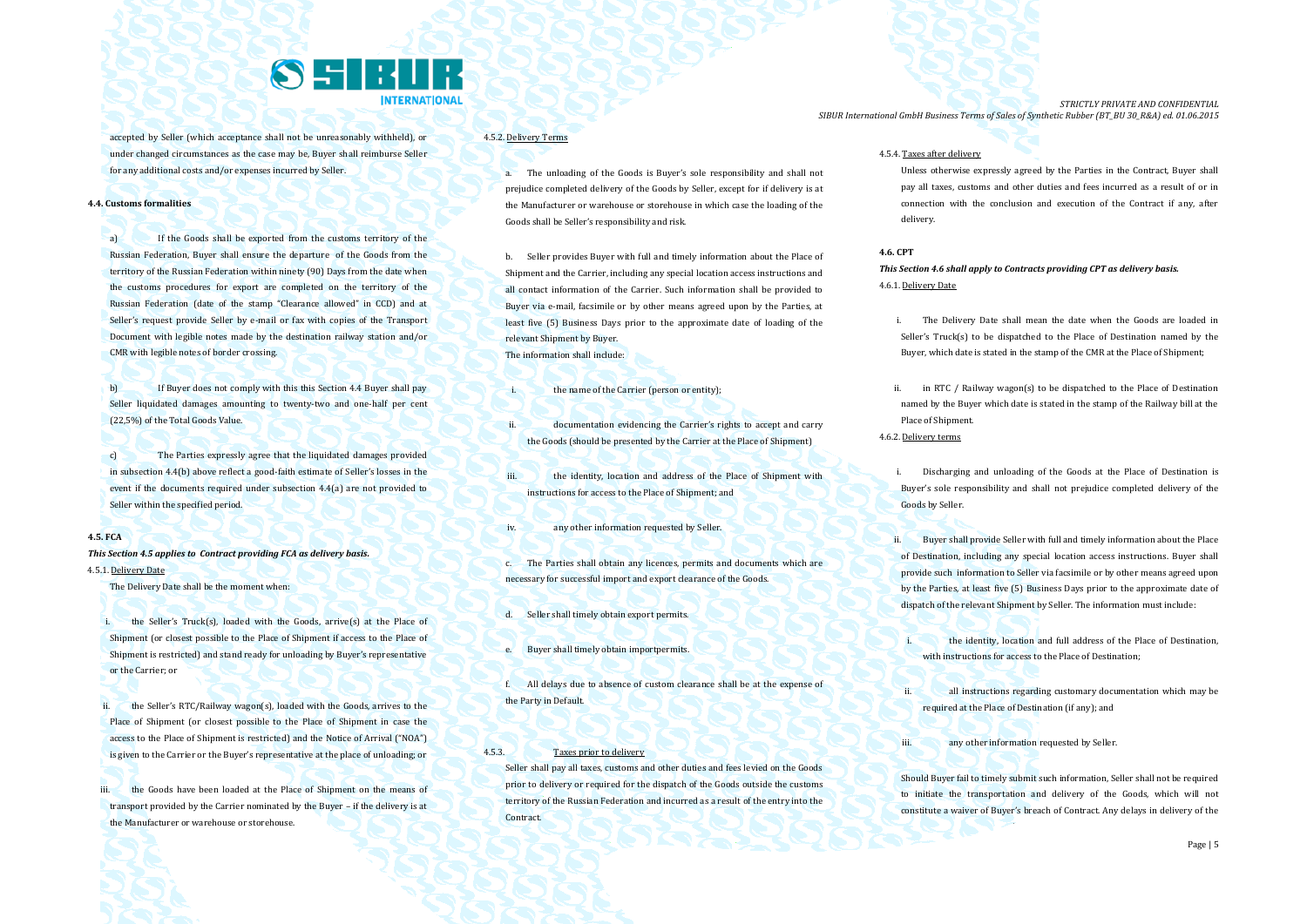

Goods which result from inaccuracies of information provided are deemed to be the sole fault of Buyer.

# 4.6.3. Licences and clearances

The Parties shall obtain any licences, permits and documents which are necessary for successful import and export clearance of the Goods.

- Seller shall timely obtain export permits.
- iii. Buyer shall timely obtain import permits.
- iv. All delays due to absence of custom clearance shall be at the expense of the Party in Default.
- 4.6.4. Taxes prior to delivery

All taxes, customs and other duties and fees incurred as a result of entry into of the Contract which are levied on the Goods prior to delivery or required for the dispatch of the Goods outside the customs territory of the Russian Federation will be paid by Seller.

4.6.5. Taxes after delivery

Unless otherwise expressly agreed by the Parties in the Contract, all taxes, customs and other duties and fees incurred as a result of or in connection with the conclusion and execution of the Contract if any, after delivery will be paid by Buyer.

### **4.7. DAP**

*This Section 4.7 shall apply to Contracts providing DAP as delivery basis.* 4.7.1. Delivery Date

a) Delivery Date shall mean the moment when the Goods arrive at the Place of Destination ready for unloading.

b) The time of the Goods' arrival shall be indicated in the Transport Document. If the Transport Document does not specify the exact time of the Goods' arrival, it is presumed that the Goods are ready for unloading:

i. for the delivery by RTC/Railway wagon(s) – as of the scheduled time of arrival of the relevant train (unless the moment is specified in Seller's/Carrier's notice to Buyer); and

ii. for the delivery by Truck(s) – as of the moment of the Goods' arrival specified in Seller's/Carrier's notice to Buyer.

c) If Buyer has any claims regarding the actual time of the Goods' arrival within two (2) Days following the respective delivery, otherwise Buyer is deemed to have waived all objections as regards the arrival time to the fullest extent allowed under applicable law.

a) Buyer shall pay and be responsible for all taxes, customs and other duties and fees incurred as a result of entry into the Contract which are levied on the Goods in the country of delivery.

b) If the Buyer fails to pay or perform the above when due, the risk shall pass to the Buyer as of the date when such taxes, customs and other duties and fees are due. If the Buyer delays the fulfilment of its obligations under this Section for more than two (2) Days, the Seller is entitled, but not obliged: (i) to make any relevant payments on its own; or (ii) if the Goods are not released in the country of delivery, to place the Goods in the customs warehouse (in which case the moment of placing the Goods shall be the Delivery Date, any further costs will be at the Buyer's expense).

c) Seller's rights under this subsection 4.7.4 shall be without prejudice to the Seller's other rights under the Contract and/or applicable Law. In addition, Buyer shall indemnify Seller for all costs, losses and damages, including, but not limited to, demurrage and/or detention incurred by Seller as a result of Buyer's any breach of obligations under this Section.

#### **4.8. DDP**

*This Section 4.8 shall apply to Contracts providing DDP as delivery basis.* 4.8.1. Delivery Date

a) Delivery Date shall mean the moment of the Goods' arrival at the Place of Destination ready for unloading.

b) The time of the Goods' arrival shall be indicated in the Transport Document. If the Transport Document does not specify the exact time of the Goods' arrival, the Goods shall be deemed to have arrived for unloading:

for the delivery by RTC/ Railway wagon(s) – as of the scheduled time of arrival for a relevant train (unless the moment is specified in Seller's/Carrier's notice to Buyer); and

ii. for the delivery by Truck(s) – as of the moment of the Goods' arrival specified in Seller's/Carrier's notice to Buyer.

*STRICTLY PRIVATE AND CONFIDENTIAL SIBUR International GmbH Business Terms of Sales of Synthetic Rubber (BT\_BU 30\_R&A) ed. 01.06.2015*

> c) If Buyer has any claims regarding the actual time of the Goods' arrival, Buyer must notify Seller within two (2) Days following the respective delivery, otherwise Buyer is deemed to have waived all objections as regards the arrival time to the fullest extent allowed under applicable law.

## 6.8.2. Delivery Terms

a) The unloading of the Goods at the Place of Destination shall be at Buyer's risk and expense, unless the expenses are attributed to Seller in the Contract.

b) If any licences, clearances and other customs requirements or Taxes in the country of import could be performed, arranged or paid only by Buyer or on Buyer's side, Buyer shall (i) inform Seller accordingly; and (ii) perform, arrange and pay the same in due time. Seller shall compensate Buyer for documented direct expenses in relation thereto, provided that Buyer furnishes Seller with primary accounting documents substantiating Buyer's costs such as acts, invoices, reports, etc. If Buyer fails to perform under this Section any adverse consequences for Seller, Carrier and/or the Goods, including (i) delayed delivery and (ii) any related penalties, fines, Taxes, costs, expenses will be at Buyer's cost and risk. Buyer shall indemnify Seller for all costs, losses and damages, including, but not limited to, demurrage and/or detention incurred by Seller as a result thereof.

4.8.3. VAT

a) If Buyer is a company registered in the EU, Buyer shall provide Seller with its VAT Identification Number as of the date of the Contract.

b) If:

i. Buyer is a company registered in the EU;

ii. Buyer wishes to receive a VAT-exempt invoice; or

iii. Buyer purchases the Goods from Seller on the DDP basis at the Place of Destination in a certain country, picks up the Goods itself and moves the Goods out of such country;

Buyer shall within two (2) weeks from the Delivery Date provide Seller with copies of the Transport Document, confirming that the Goods have been taken out of the country where they have been purchased.

If the Transport Document (referred to in Section 5.1. ) is not provided on time, Seller shall have the right to issue a credit note to the original VAT-exempt invoice and issue a new invoice, increased by the amount of VAT to be paid by Buyer within seven (7) Days after the date of the invoice.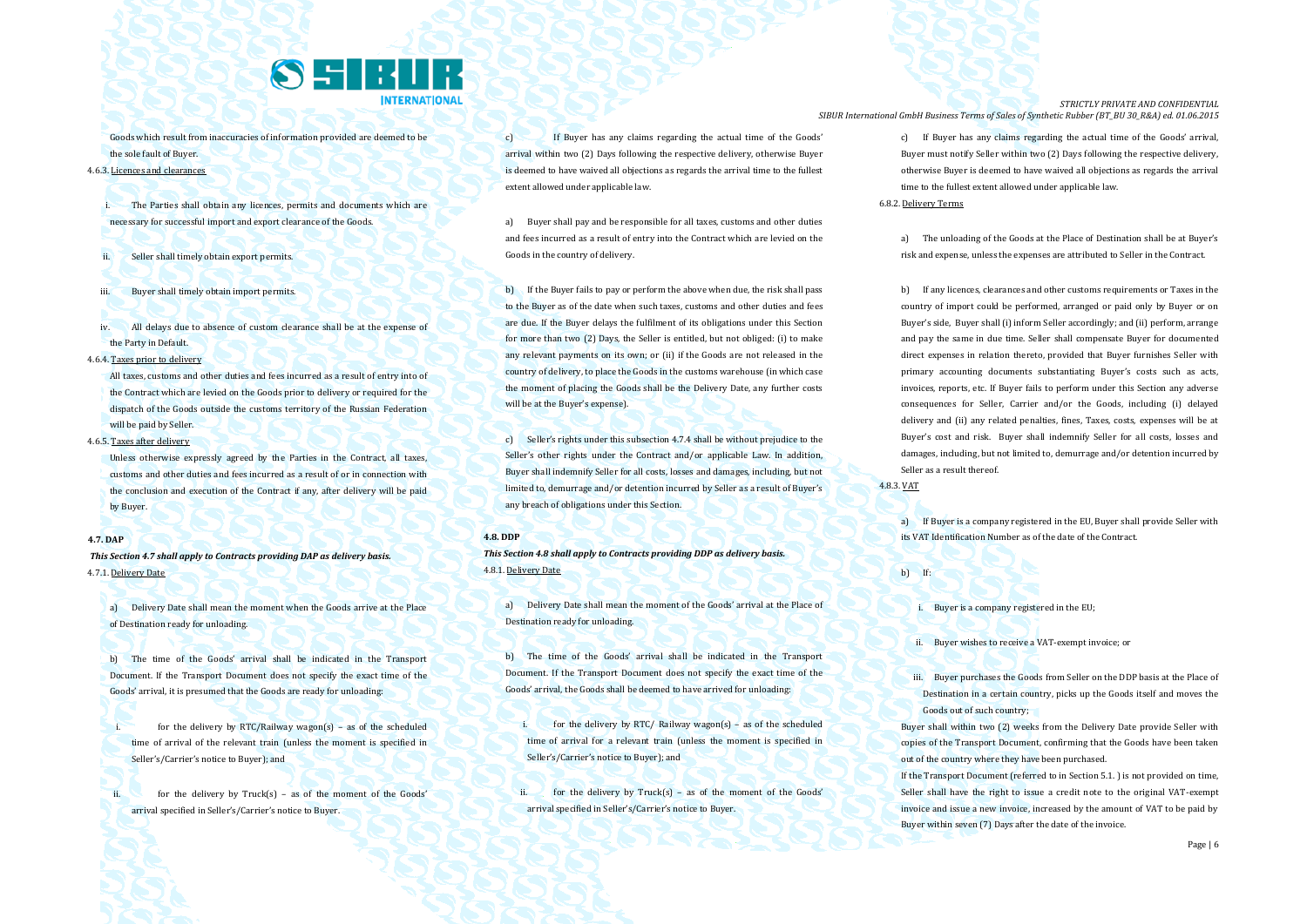

#### **4.9. EXW**

*This Section 4.9 shall be applied to the Contract providing EXW as delivery basis.* 4.9.1. Delivery Date

Delivery Date shall mean the moment of the receipt of the Seller's notice by the Buyer within the Shipment period, that the Goods are ready for loading. 6.9.2. Delivery Terms

a) The loading of the Goods at the Place of Shipment shall be at the Buyer's risk and expense; the Seller may load the Goods at the Buyer's risk and expense if it is specified in the Contract.

b) The Seller shall provide the usual packaging and marking of the Goods, except when the Buyer gave special instructions to the Seller on this matter within reasonable time before the loading of the Goods. The Seller may charge the Buyer any additional costs in connection with performing such special instructions unless these special requirements are not provided in the Contract and included in the Price.

# 4.9.3. Licences and clearances

Where necessary, Seller shall provide Buyer with reasonable support in obtaining all appropriate export and import licenses and clearances; provided that Buyer shall reimburse Seller's costs and expenses arising out of or in connection with such support.

4.9.4. Taxes prior to delivery

Seller shall pay all taxes, customs and other duties and fees which are levied on the Goods prior to delivery or required for the dispatch of the Goods outside the customs territory of the Russian Federation and incurred as a result of the entry into the Contract . However, the Buyer shall reimburse the Seller for any related expenses.

4.9.5 Taxes after delivery

Unless the Contract provides otherwise, Buyer shall pay all taxes, customs and other duties and fees incurred after delivery of the Goods as a result of or in connection with the conclusion and execution of the Contract .

# **PARAGRAPH V TRANSPORTATION**

#### **5.1. General conditions of transportation**

**Transport Document shall be:** 

- i. Railway bill (or "RWB" or "Rail way bill" or "CIM consignment note") – for delivery by RTC/Railway wagon(s);
- ii. CMR or TIR (or consignment note) for delivery by Truck(s).

b. Delivery of the Goods shall be immediately followed and witnessed by presentation by Seller to Buyer or the Carrier, or Buyer's representative of a valid Transport Document. Such document shall be signed and marked by Seller and the Carrier at the place of loading and shall be deemed conclusive proof of delivery by Seller.

c. Buyer warrants that the Place of Destination is (i) reachable by the agreed means of transport and (ii) suitable and equipped, if necessary, for unloading of the Goods.

### **5.2. Defective RTC/Railway wagon(s) and/or the Truck(s).**

If Buyer (or Buyer's authorised representative, or Buyer's Carrier, or any other party on Buyer's side or for whom Buyer bears responsibility) returns any RTC/Railway wagon and/or Truck defective, unrepaired, and/or damaged, and/or unclean, and/or not fully unloaded, and/or otherwise unfit for the purposes, which such RTC/Railway wagon and/or Truck is usually used for, then Buyer shall reimburse all and any costs and expenses of Seller arising out of or in connection with such Defective RTC/Railway wagon(s) and/or Truck(s).

# **5.3. Special conditions of transportation by RTC/railway wagon(s)** *This Section 5.3. shall apply Contracts specifying delivery by RTC/Railway wagon(s).*

- 5.3.1. Where the Seller expressly or impliedly provides the Buyer with a range of dates of dispatch of the Goods within the Shipment period or arrival of RTC/ Railway wagon(s) loaded with the Goods, dispatch may be performed on any of the dates provided.
- 5.3.2. No later than three (3) Business Days after dispatch of the Goods by RTC / Railway wagon(s) the Seller shall provide by electronic mail or facsimile the Buyer with all information necessary for the unloading of the Goods:

a) the Contract reference number;

#### b) Railway bill reference number(s);

c) RTC/Railway wagon(s) identification number(s); and

*STRICTLY PRIVATE AND CONFIDENTIAL SIBUR International GmbH Business Terms of Sales of Synthetic Rubber (BT\_BU 30\_R&A) ed. 01.06.2015*

d) description of the Goods and their Railway bill quantity.

- 5.3.3. Buyer may at its own discretion provide the Seller with written instructions for unloading of the Goods by Buyer. In case such information is provided, Seller may undertake to cause his Carrier or his representatives / employees to follow such instructions to the extent practicable, provided that Seller shall be under no obligation to provide such assistance..
- 5.3.4. The Buyer warrants that the railway zone at Place of Destination shall be safe and well suited for delivery of the Goods. The Buyer shall be liable for and shall indemnify the Seller in respect of any loss or damage, including but not limited to any liability for damage to the RTC / Railway wagon(s), surroundings, environment and people, additional costs or expenses arising out of and in relation to any failure of the Buyer to nominate a safe railway zone at Place of **Destination**

#### 5.3.5. Notice of Arrival

a Buyer shall obtain the Notice of Arrival of the Goods at the Place of Destination station ("NOA") from the railway station's authorised authorities using Buyer's available contact information in accordance with customary rules at the railway station.

b Buyer shall ensure the Carrier's timely presence at the Place of Destination at the Delivery Date for unloading of the Goods.

c Carrier's absence at the Place of Destination shall be without prejudice to Seller's successful delivery of the Goods for the purposes of the Contract. 5.3.6. Railway transportation agreement conditions

**i.** The Seller may arrange transportation in accordance with the railway transportation agreement, executed by and between the Seller and the Carrier. Without prejudice to the generality of the foregoing, such conditions shall be deemed to include the provision that where, at any:

a) importation of the Goods at the unloading railway zone is prohibited under the laws of the country in which such Goods were produced, or by regulations, rules, directives or guidelines applied by the government of that country or any relevant agency thereof; and/or

b) the country, state, territory or region at which the Place of Destination is located becomes a restricted railway zone,

the Goods shall be unloaded at an alternative railway zone nominated by the Buyer that is not subject to any such prohibition and that is acceptable to the Seller (which acceptance shall not be unreasonably withheld).

ii. In the case referred to in subparagraph (i) above,, such alternative railway zone shall be deemed to be the Place of Destination stipulated under the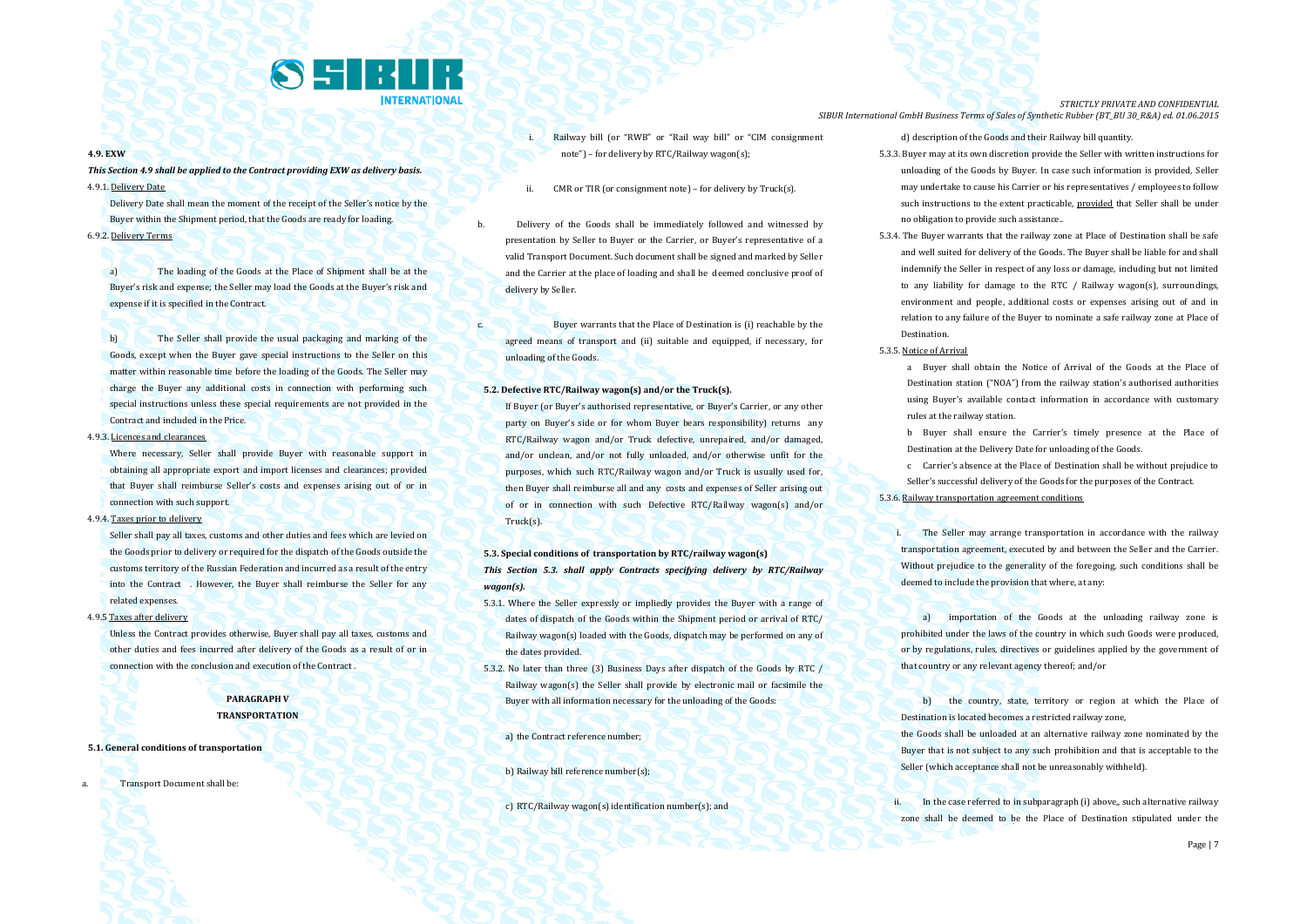

Contract for the relevant Shipment and all extra expenses (if any) involved in the RTC / Railway wagon(s) reaching such alternative Place of Destination shall be for Buyer's account.

5.3.7. Buyer's Right to Require

Buyer has the right to request extra services in relation to the Goods at the Place of Destination, which services shall not be deemed to be included in the Total Goods Value. The Parties shall determine the scope of such services by mutual written agreement no later than three (3) Days before the Estimated Time of Arrival of the RTC/Railway wagon(s). Where Buyer, by written instruction to the Seller, requests that such services should be provided, then Buyer shall indemnify and hold Seller harmless against any liability, loss, damage, delay and/or expenses that Seller may incur by reason of complying with the Buyer's request. The indemnity provided by Buyer to Seller shall be not less than the liability Seller incurs to RTC / Railway wagon(s) owners in order to comply with Buyer's request.

# 5.3.8. Damage to RTC and Wagons

a) It is presumed that the RTC/Railway wagon(s) arrives at the Place of Destination for unloading in good condition, unless the Buyer has promptly (but not later than one (1) Day after the RTC/Railway wagon(s) arrival) informed the Seller of such defects. If the defects are revealed later than the above mentioned term, the Buyer shall pay repair costs or expenses of the Carrier or the Seller within five (5) Business Days upon the Seller's or Carrier's respective invoice.

b) Within three (3) Business Days prior to dispatch of the respective Shipment, the Buyer shall provide the Seller with the Transportation information, including the delivery period, reference to the number and the date of the Contract, quantity of the Goods, full name and address of the consignee, railway code of the consignee, name of the destination railway station, railway station's confirmation to accept the Goods.

c) Upon prior written request of the Buyer, the Seller shall arrange for plans (the "**Plans**") of transportation of the Goods by rail. The procedure and dates for issuance of the Plans shall be regulated by the applicable local Laws and regulation.

d) Should the Plans be not fulfilled, through the fault of either of the Parties, the Party at fault shall be liable for all damages or fines imposed by the railway(s).

e) In case of impossibility to unload the Goods due to any technical reasons during periods indicated in the Contract and/or hereof. Buyer shall notify Seller accordingly (by telegram, fax, mail or email) within twenty-four (24) hours from the moment of the Rail tank-car arrival to the station of destination.

f) In case of the Rail tank-car damage caused within the time period of its use by Buyer or Buyer's counterparties, Buyer shall immediately inform Seller about the occurrence of such event and recover losses incurred due to Rail tank-car damage within sixty (60) Days from the date of Seller's demand. In case the Rail tank-car is lost within the time period of its use by the Buyer or the Buyer's counterparties, Buyer shall reimburse to Seller an amount equal to the current market value of a Rail tank-car of identical model and year of manufacture, plus costs incurred for putting a replacement car into operation. A Rail tank-car is considered lost if it is not returned to Seller within one hundred twenty (120) Days from the date of the Goods' dispatch.

g) If Buyer readdresses the Goods by the or cannot accept the Goods, Buyer shall notify Seller of these changes in writing not later than three (3) Business Days before the planned date of dispatch. Buyer shall reimburse all expenses of the Seller (including fines and penalties) caused by the Buyer's actions. The Parties shall endeavour to mitigate losses.

h) Neither Buyer nor the Buyer's consignee shall redirect Rail tankcars without Seller's prior consent. Seller is entitled to charge the Buyer (the Buyer's consignee) for unauthorized redirection at the rate at least fifty-two Euros  $f$  (£52) (unless the customary rules of the respective railway station provide otherwise) for each Day of usage of each Rail tank-car. Buyer shall ensure that each Rail tank-cars is unloaded to a level of seven-tenths of one per cent (0.7%) bar, if applicable. Buyer and/or Buyer's consignee shall return the empty Rail tank-cars in acceptable technical and commercial condition with the sealed documents required for the proper return of the Rail tank-cars to the initial railway loading station or any other station as per Seller's instructions.

i) Buyer shall reimburse to Seller all documented costs and expenses caused by the improper completion of the documents mentioned in subsection 5.3.8.(h) hereof, if such results in a Rail tank-car arriving at the wrong railway station. If such documents for the Rail-tank cars return are completed in accordance with Seller's instructions, Buyer shall not be responsible for their return emptied to the wrong railway station.

*STRICTLY PRIVATE AND CONFIDENTIAL SIBUR International GmbH Business Terms of Sales of Synthetic Rubber (BT\_BU 30\_R&A) ed. 01.06.2015*

> j) Seller shall advise its instructions to Buyer for empty Rail tankcarsby written notice not later than the arrival of full Rail tank-cars to the Place of Destination (the date of the Goods' delivery). Otherwise Buyer shall not be held liable for possible costs which may arise due to absence of instructions and/or improper completion of the return Railway bill for return of empty Rail tank-cars.

> k) After the Rail tank-car is unloaded, Buyer shall install plugs at corner and control valves to seal the neck bonnet and fix it by all bolts. Buyer shall ensure that the bonnet is not removed from the neck flange is not allowed. Seller is entitled to charge Buyer with incurred losses for the plugs at corner and control valves of the Rail tank-car not being installed at the place of unloading.

**5.4. Special Conditions of transportation by Truck(s)** 

*This Section 5.4. shall be applied when the Contract specifies delivery by Truck(s).*

- 5.4.1. Where Seller expressly or impliedly provides the Buyer with a range of dates of dispatch of the Goods within the Shipment period or arrival of Truck(s) loaded with the Goods, dispatch of the Goods may be performed on any of the dates so provided.
- 5.4.2. No later than one (1) Day after dispatch of the Goods by Truck(s) Seller shall provide Buyer by e-mail or facsimile with all information necessary for unloading of the Goods:

(a) Contract reference number;

- (b) CMR consignment note reference number(s);
- (c) Truck identification number(s);

(d) description of the Goods and their CMR consignment note quantity;

(e) Estimated Time of Arrival of Truck(s); and

(f) number of issued CMR consignment notes.

5.4.3. Seller has the right to substitute any Truck(s) identified under subsection 5.4.2(c) and provide Buyer with new information not later than two (2) Days before the Estimated Time of Arrival of the Truck(s). Such substitution shall always be subject to the requirements that Truck(s) of a similar size be provided and that the quantity to be loaded shall not, without prior written consent of the Buyer, differ by more than five per cent (5%) from the quantity specified in the Contract.

5.4.4. Buyer may at its own discretion provide the Seller with written instructions for unloading of the Goods by Buyer. In case such information is provided, Seller may undertake to cause, his Carrier or his representatives / employees to follow such instructions to the extent practicable, ; provided that Seller shall be under no obligation to provide such assistance.

Page | 8 5.4.5. Buyer warrants that the Place of Destination shall be safe and well suited for delivery of the Goods. Buyer shall be liable for and shall indemnify Seller of any losses or damage, including but not limited to any liability for damage to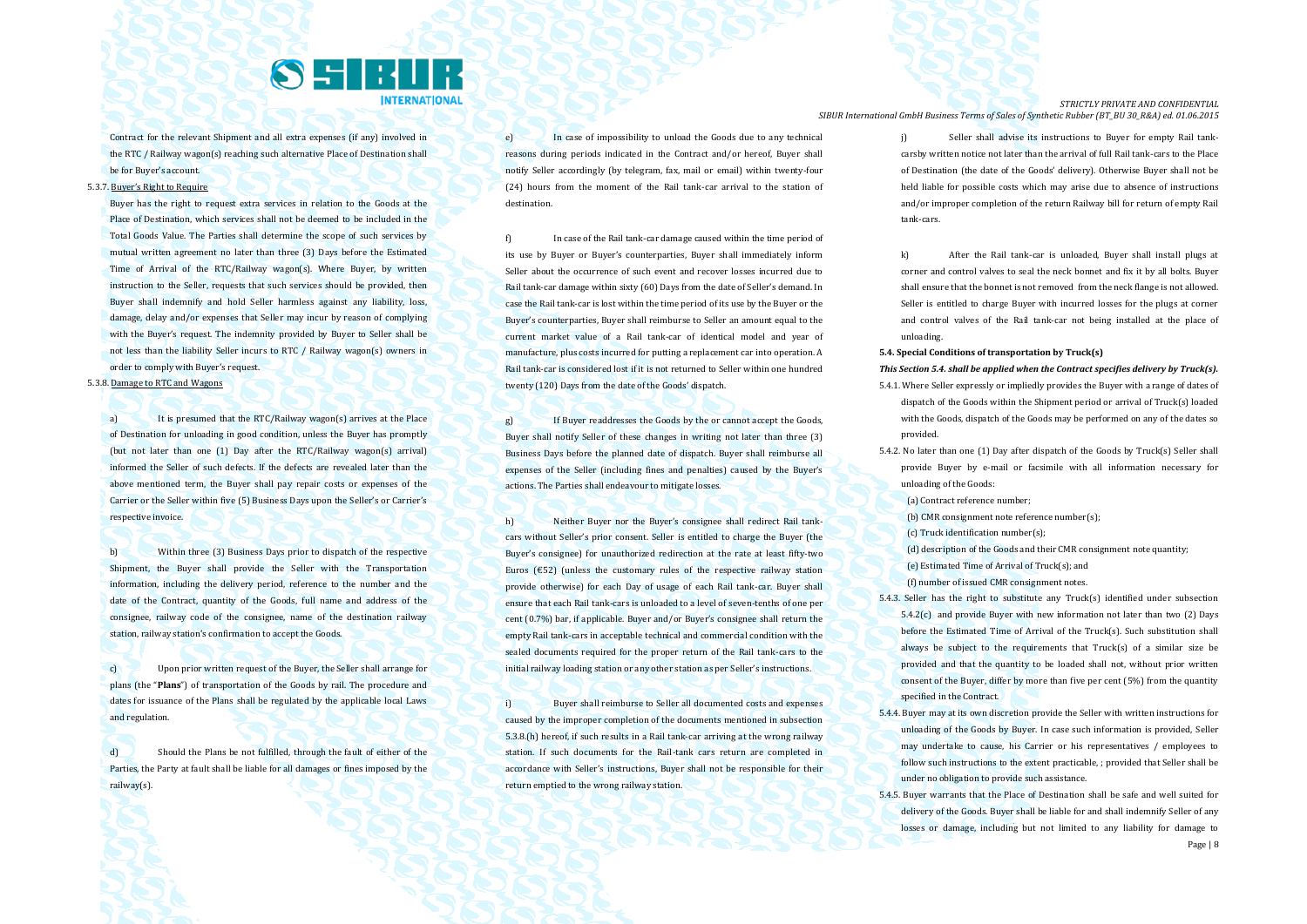

Truck(s), surroundings, environment and people, additional costs or expenses arising out of and/or in relation to any failure of Buyer to nominate a safe Place of Destination.

7.4.6. Buyer shall have a representative on-time and present at the Place of Destination at the Delivery Date for unloading of the Goods. Buyer's absence at the Place of Destination shall not prejudice the fact that the Seller had successfully delivered the Goods under the Contract.

5.4.7 Truck transportation agreement conditions

i. Seller may arrange transportation of the Goods in accordance with the Truck transportation agreement(s) executed by and between Seller and the Carrier. Without prejudice to the generality of the foregoing, for the purposes of the Contract such agreement shall be deemed to provide that if:

a) importation of the Goods at the Place of Destination is prohibited under the laws of the country in which such Goods were produced, or by regulations, rules, directives or guidelines applied by the government of that country or any relevant agency thereof; and/or

b) the country, state, territory or region at which the Place of Destination is located becomes a restricted zone,

the Goods shall be unloaded at an alternative location nominated by Buyer that is not subject to any such prohibition and that is accepted by Seller (which acceptance shall not be unreasonably withheld).

ii. The alternative Place of Destination referred to in subsection (i) above shall be deemed to be the Place of Destination stipulated under the Contract for the respective Shipment and Buyer shall pay all extra expenses (if any) involved in the truck's reaching such alternative Place of Destination.

5.4.8. Buyer's right to require

Buyer may request, by written instruction to the Seller, extra services in relation to the Goods at the Place of Destination which shall be included in the Total Goods Value. Such services, if any, shall be rendered under a written agreement entered into no later than three (3 ) Days before the Estimated Time of Arrival of the Truck(s). Where Buyer requests such services , Buyer shall indemnify Seller and hold it harmless against any liability, loss, damage, delay or expenses that Seller may sustain by reason of complying with Buyer's request. Buyer's indemnification of Seller shall be no less than the liability of Seller to the Truck owner in connection with Buyer's request.

# **PARAGRAPH VI SHIPMENT PERIOD**

6.1. The Shipment Date shall be specified in the Transport Document.

6.2. (i) If the Parties agree that the Shipment period shall be any month of a year without indication of the dates, and

 (ii) if within ten (10) Days prior to the last day of such month the dates of dispatch are not agreed by the Parties,

Seller shall be entitled not to deliver the respective Shipment and/or sell such Shipment to any Third party and shall not be liable to Buyer for such nondelivery or for any losses and expenses incurred by Buyer. If Seller decides to sell the respective Shipment to any Third party Buyer shall reimburse to Seller all expenses arising out and/or in connection with such sales.

6.3 TRANSPORTATION INFORMATION

a) If the Goods' transportation is arranged by Seller, Buyer shall submit to Seller the Transportation information required for the transportation and delivery of the Goods via facsimile, or by other means agreed upon by the Parties at least five (5) Business Days before the first Day of laytime of each Shipment.

b) The Transportation information shall include:

 all instructions regarding customary documentation which may be required at the Place of Destination;

- **the identity of the Terminal(s) at the Place of Destination, with** instructions to enable the Carrier to prepare and submit necessary information to the customs or border authorities; and
- **any other documents requested by Seller.**

c) Should Buyer fail to timely submit the Transportation information, Seller may at its sole discretion elect to extend the time for delivery of the Goods which, if so extended, will not constitute a waiver of the Buyer's breach of the Contract.

d) Seller shall send to Buyer the details of the dispatched Shipment via email, facsimile or by other means agreed upon by the Parties within five (5) Business Days after dispatch of the Goods.

*STRICTLY PRIVATE AND CONFIDENTIAL SIBUR International GmbH Business Terms of Sales of Synthetic Rubber (BT\_BU 30\_R&A) ed. 01.06.2015*

> e) Any delays in loading the Goods at the Place of Shipment (including where Seller is entitled to delay delivery of the Goods) or in unloading the Goods at the Place of Destination caused by Buyer's failure to provide any necessary Transportation information, or as a result of omissions or inaccuracies in the Transportation information provided, will be for the Buyer's account. Buyer shall indemnify Seller for all costs, losses and damages, including, but not limited to, demurrage and/or detention incurred by Seller as a result thereof.

# **PARAGRAPH VII LAYTIME**

- 7.1 The time allowed to Buyer for the loading or unloading of the Goods deliverable under the Contract shall be as set out in the Contract.
- 7.2 Sundays and Holidays shall be included, unless unloading on the Sunday or Holiday in question is prohibited by Law or regulation or custom at the unloading Terminal and/or unloading railway zone.

**7.3. LAYTIME – delivery by railway (RTC/Railway wagon(s))** *This Section 7.3 shall apply to Contracts specifying delivery by railway (RTC/Railway wagon(s)).*

- a) If the amount of permitted laytime is not set out in the Contract, laytime shall be twenty four (24) hours, unless otherwise expressly mutually agreed by the Parties in writing.
- b) Laytime shall commence one (1) Day after the relevant train has arrived at the Place of Destination. For the purpose of calculating of the unloading time, unloading shall be deemed to have been completed upon removal of last item of the Goods from the last RTC/Railway wagon(s).
- c) The train will be deemed to have arrived according to the schedule (the exact time of arrival, when required, can be determined from the records of the relevant railway station). If the train has not released the railway track within the laytime period or promptly thereafter through no fault of the Seller (including, without limitation, where Buyer is required to unload the Goods and has failed to unload them in a timely manner) and this resulted in additional costs, expenses or losses for Seller, then Buyer shall reimburse Seller all such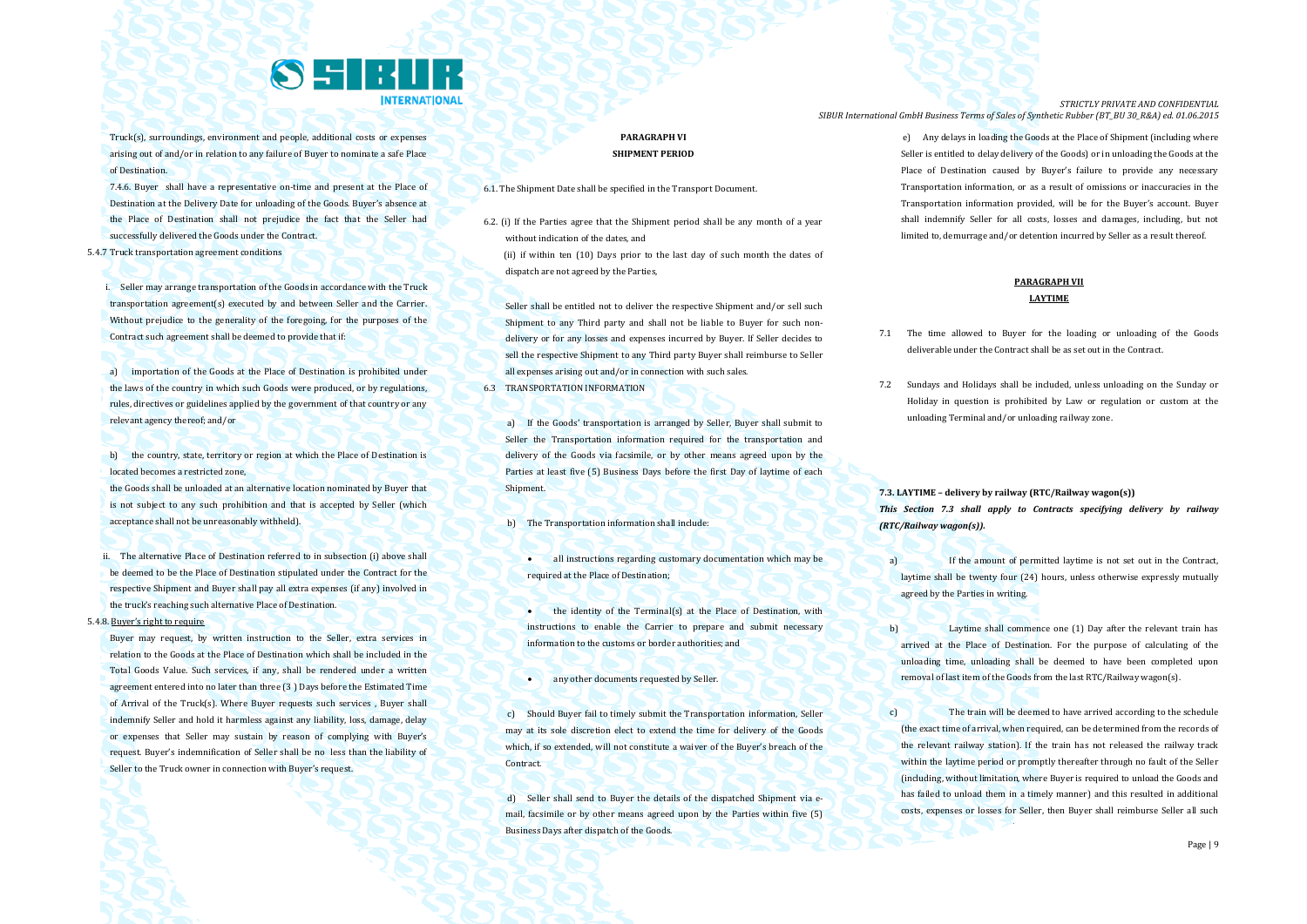

costs, expenses and/or losses within five (5)) Business Days after the relevant demand of the Seller's demand.

#### **7.4. LAYTIME – delivery by road (Truck(s))**

# *This Section 7.4. shall be applied when the Contract specifies delivery by road (Truck(s)).*

7.4.1. If the amount of laytime permitted is not set out in the Contract, laytime shall be six(6 ) hours, unless otherwise expressly mutually agreed by the Parties in writing.

7.4.2. Laytime shall commence three (3 ) hours after the relevant Truck(s) has arrived at the Place of Destination. For the purpose of calculating of the unloading time, unloading shall be deemed to have been completed upon removal of last item of the Goods from the last Truck(s).

7.4.3. The Ttruck(s) will be deemed to have arrived as of thetime when the Carrier gives notice of such. Buyer may not refuse to certify receipt of such notice and the time of arrival shall be determined according to the Carrier's records. Buyer shall pay in full any expenses and costs of Carrier and/or Seller related to Buyer's refusal to certify any such notice .

### **PARAGRAPH VIII DEMURRAGE**

- 8.1 If the Goods are not loaded or unloaded (whichever is applicable) by the Party required to load or unload the Goods (whichever is applicable) within the time allowed in accordance with the laytime provisions hereof and/or the Contract, such Party shall pay to the other Party demurrage in respect of the excess time at the rate set out in the Contract.
- 8.2 Unless the Contract provides otherwise , no Force Majeure Event shall affect the running of laytime or vary or excuse the obligation to pay demurrage. The Party required to load or unload (as the case may be) the Goods shall indemnify the other Party for all demurrage costs resulting from delay in loading or unloading of the Goods by the Party required to load or unload the Goods10.3. Where no demurrage rate has been provided in the Contract, the demurrage rate for delivery by railway (RTC/Railway wagon(s)) shall be fifty two (52) EUR per each RTC/Railway wagon(s)) (as may be amended from time to time) or for delivery by railway (RTC/Railway wagon(s)) and road (Truck(s)) as set out in the relevant agreement with the Carrier or, if the agreement does not specify a demurrage rate, as per the market rate for the applicable means of Transport on the date of the completion of loading/unloading as shall be assessed by a mutually agreed independent broker. In the event that the Parties do not agree on a mutually acceptable

broker, then each Party will appoint an independent broker and the two so appointed will appoint a third. The assessment that is the furthest away from the median will be discounted and the applicable demurrage rate will be the average of the two remaining assessments.

- 8.3. Unless the Contract provides otherwise, demurrage claims must be addressed to the other Party within nine (9) months after the Delivery Date); however, it shall not be considered as time-barred by this Section. The Parties consider this period reasonable as they agree that customarily carriers make demurrage claimswithin approximately six (6) months after the Delivery Date.
- 8.4 Demurrage claims shall be considered within thirty (30) Days after their receipt by a relevant Party and shall be paid by the relevant Party not later than fourteen (14) Days after receipt of the other Party's invoice. If no substantiated comments have been given within the specified thirty (30) Days period, the claim shall be deemed accepted.

# **PARAGRAPH IX PRICE**

9.1. The Price for the Goods shall be determined in the Contract.

### **PARAGRAPH X PAYMENT TERMS**

*Unless otherwise specified in this Business Terms general payment terms shall be in accordance with Part III ("GENERAL PAYMENT TERMS") of the General Conditions*

#### **Section 10.1. Prepayment (advance payment)**

*This Section 10.1 applies to Contracts specifying Prepayment , unless the Contract provides otherwise*

10.1.1. Buyer shall pay for the Goods as follows:

i. The Buyer shall pay one hundred per cent (100%) of the amounts specified in Seller's proforma invoice in advance of delivery

*STRICTLY PRIVATE AND CONFIDENTIAL SIBUR International GmbH Business Terms of Sales of Synthetic Rubber (BT\_BU 30\_R&A) ed. 01.06.2015*

> within five (5) Business Days after the date of the invoice but no later than three (3) Business Days prior to the Goods' dispatch by the Manufacturer as indicated in the invoice.

- Buyer shall pay by wire transfer and without deduction or setoff into Seller's bank account and Buyer shall indicate the number and the date of the Contract/Amendment and proforma invoice number in the payment reference .
- iii. If the amount paid by Buyer as Prepayment for the Goods is less than the amount due to be paid for the Actual Contract Quantity or the Actual Monthly Quantity (as the case may be) Buyer shall pay the outstanding balance within five (5) Days of Seller's invoice for the balance.
- iv. If the amount paid by Buyer as Prepayment for the Goods exceeds the amount due to be paid for the Actual Contract Quantity or the Actual Monthly Quantity (as the case may be) the Parties shall mutually agree whether (i) the difference will be applied to future Shipments, if applicable or (ii) the Seller shall return such difference between the amounts within five (5 ) Business Days of the signing of the Verification Act by the Parties.

#### **Section 10.2. Post payment**

#### *This Section 10.2 applies to Contracts specifying Post payment*

- 10.2.1 Buyer shall pay one hundred per cent (100%) of the amounts specified in Seller's invoice not later than the date specified in the Contract.
- 10.2.2 Partial payments shall be allowed, subject to subsection10.2.1 above.

#### **Section 10.3. Letter of Credit**

#### *This Section 10.3 applies to Contracts specifying Letter of Credit*

- 10.3.1 Issuance of the Letter of Credit. Buyer shall procure issuance of the Letter of Credit within five (5) Business Days from the Longstop date in accordance with these Business Terms and the Contract.
- 10.3.2 Validity period of the Letter of Credit. The validity period for the Letter of Credit shall cover the payment period in the Contract plus thirty (30) Days, provided, however, that the total minimum validity period shall be no less than ninety (90) Days. Buyer shall procure that the validity period of the Letter of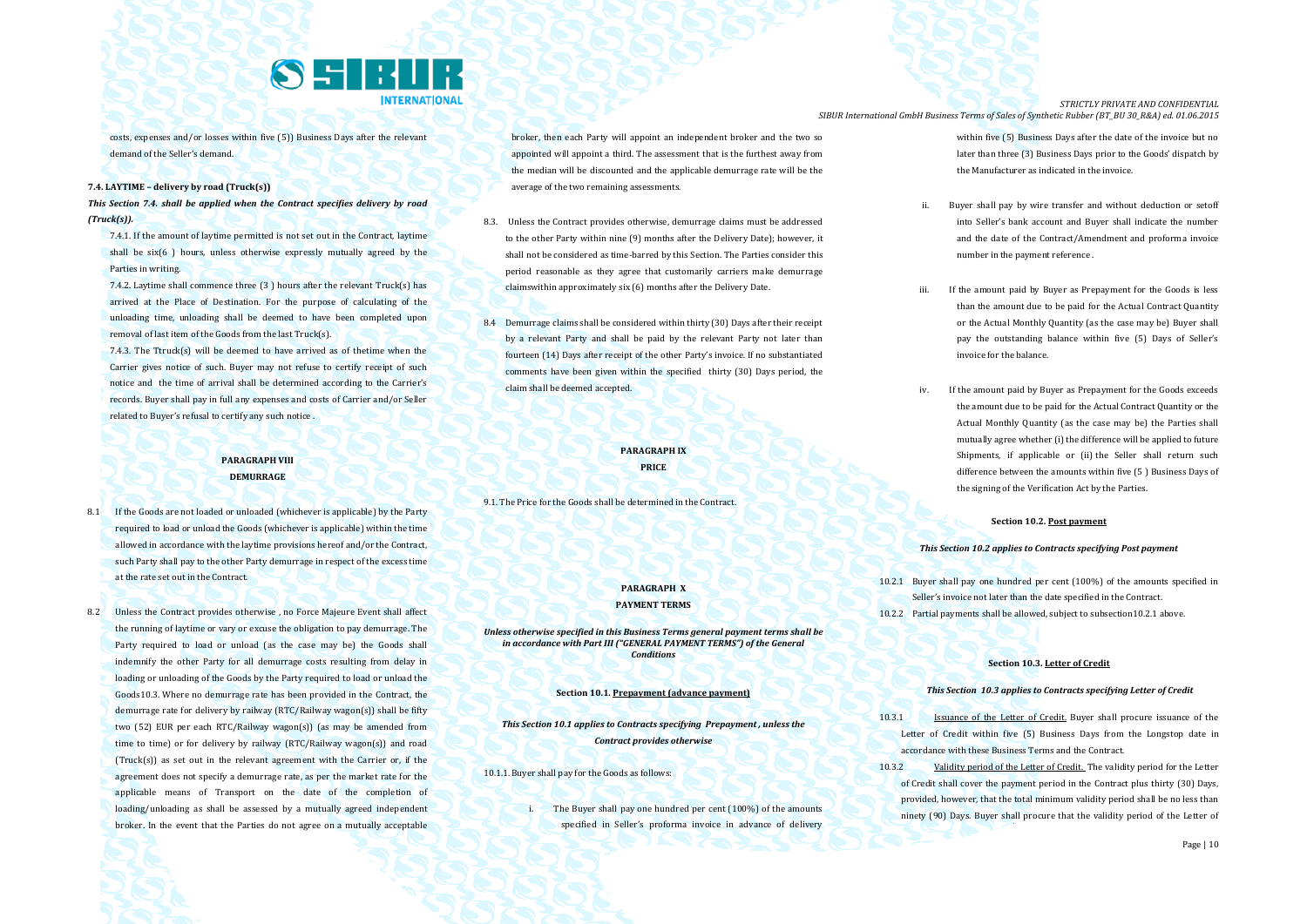

Credit shall be extended if a Force Majeure Event extends the payment period under the Contract.

10.3.3 Documents

Buyer shall procure that:

(a) the only documents required to be presented by Seller to collect under the Letter of Credit shall be the following:

Seller's invoice (fax or email copy); and

ii. Transport Document; (b) documents prepared in Russian are acceptable; and (c) minor mistakes and misprints in the documents are acceptable. 10,3.4 Letter of Credit Conditions

The payment for the Goods shall be effected by Buyer as follows:

Buyer shall procure issuance in favour of Seller an irrevocable and divisible Letter of Credit payable at sight in strict accordance with the terms and from a bank and in a form confirmed in writing by Seller but in any case prior to the dispatch of Goods;

ii. Buyer shall provide Seller with the draft of such irrevocable Letter of Credit for Seller's preliminary written approval;

iii. expenses in connection with the opening, amendment and utilisation of the Letter of Credit shall be paid by Buyer; and

iv. The Letter of Credit shall be issued in the amount of one hundred and ten per cent (110%) of the Price multiplied by the Shipment quantity of the Goods to be delivered.

**Section 10.4. Security of the Buyer's Payment Obligations**

*This Section 10.4 applies to Contracts specifying the Security of the Buyer's payment obligations*

**10.4.1 Stand-by Letter of Credit**

a) Issuance of Stand-by-Letter of Credit. The Buyer shall procure the issuance of a Stand-by Letter of Credit within five (5) Business Days from the Longstop date in accordance with these Business Terms and the Contract.

b) Validity period. The validity period for the Stand-by Letter of Credit shall be ninety (90) Days.

c) Stand-by-Letter of Credit procedure. If Buyer fails to pay one hundred per cent (100%) of the amount specified in Seller's invoice within the time specified in the Contract the Seller may immediately look to the Stand-By Letter of Credit against the presentation by Seller to Seller's bank (as specified in Seller's invoice) of the following documents:

Seller's (Beneficiary) letter with the following statements (telex, fax or email acceptable):

 the Seller has delivered the Goods in conformity with the Contract and these Business Terms and the invoice has been sent to the Buyer; and

 payment of Seller's invoice for delivery of the Goods is properly due to the Seller, and such payment has not been made to the Seller by the Buyer within the terms of the Contract;

ii. copy of the Seller's invoice (telex, fax or email acceptable);

iii. Transport Document (telex, fax or email acceptable).

d) Stand-by Letter of Credit Conditions. Buyer shall pay for the Goods as follows:

**i.** Buyer shall procure issuance in favour of the Seller an irrevocable Stand-By Letter of Credit payable in accordance with the terms and from a bank and in a form confirmed in writing by Seller but in any case prior to the Goods' dispatch.

**ii.** The Stand-By Letter of Credit shall be issued for the amount of one hundred and ten per cent (110 %) of the Planned Contract Quantity or the Planned Monthly Quantity (as the case may be) and shall be valid for a period specified in the Contract. Buyer shall procure the extension of the validity period of the Stand-by Letter of Credit to the extent that the payment period is extended by a Force Majeure Event.

**iii.** Buyer shall provide Seller with a draft of such Stand-By Letter of Credit for Seller's preliminary written approval.

*STRICTLY PRIVATE AND CONFIDENTIAL SIBUR International GmbH Business Terms of Sales of Synthetic Rubber (BT\_BU 30\_R&A) ed. 01.06.2015*

> **iv.** Expenses in connection with the opening, amendment and utilisation of the Stand-By Letter of Credit shall be paid by Buyer.

> **v.** Any and all costs, loss or damage incurred by Seller as a result of Buyer's failure to comply with this Section shall be for Buyer's account and Seller shall indemnify Seller and hold it harmless against all such costs, loss and damage.

#### **10.4.2 Parent company guarantee**

Upon Seller's request, Buyer shall provide Seller with, and shall procure delivery to Seller of, Buyer's parent company guarantee securing the performance of all the Buyer's obligations under the Contract (including these Business Terms and the General Conditions). Such guarantee shall be provided within ten (10) Business Days after Seller's request and shall be in writing, in a form satisfactory to the Seller and issued for the term of the Contract plus six (6) months. If Buyer has no parent company satisfactory to Seller, the guarantee may be issued by an Affiliate(s) or other third party(ies) as agreed with Seller. Seller is not obliged to deliver the Goods until the requested guarantee is duly furnished and Buyer shall reimburse to Seller upon demand any and all related costs in connection with such delay. If Buyer delays the provision of the guarantee for more than ten(10) Business Days, Seller is entitled to terminate the Contract by written notice to Buyer.

**10.4.3 Bank guarantee**

The Buyer shall provide Seller with an irrevocable and unconditional bank guarantee issued in favour of Seller and securing the performance of all of Buyer's obligations under the Contract. The bank guarantee shall be provided within ten (10) Business Days after the date of signing of the Contract and shall be issued for an amount and by a bank previously confirmed in writing by Seller but in any case prior to the Goods' dispatch. The bank guarantee shall be issued for the term of the Contract plus thirty (30) calendar days and shall be transferred by SWIFT or other interbank communications system via the bank of the Seller. Buyer shall procure issuance of and any amendment to the bank guarantee at its own expense.

Seller is not obliged to supply the Goods until the requested bank guarantee is duly furnished and the Buyer shall pay to Seller any and all related costs in connection with such delay. If the Buyer delays the provision of the bank guarantee for more than ten (10) Business Days, Seller may elect, at its own discretion, either to (di) change the payment terms of the Goods to Prepayment (Section 10.1. hereof), or (ii) suspend the performance of the Contract, or (iii) unilaterally terminate the Contract. Such suspension and/or termination shall not entitle the Buyer to claim for liquidated damages.

**10.4.4 Reinstatement of Guarantee**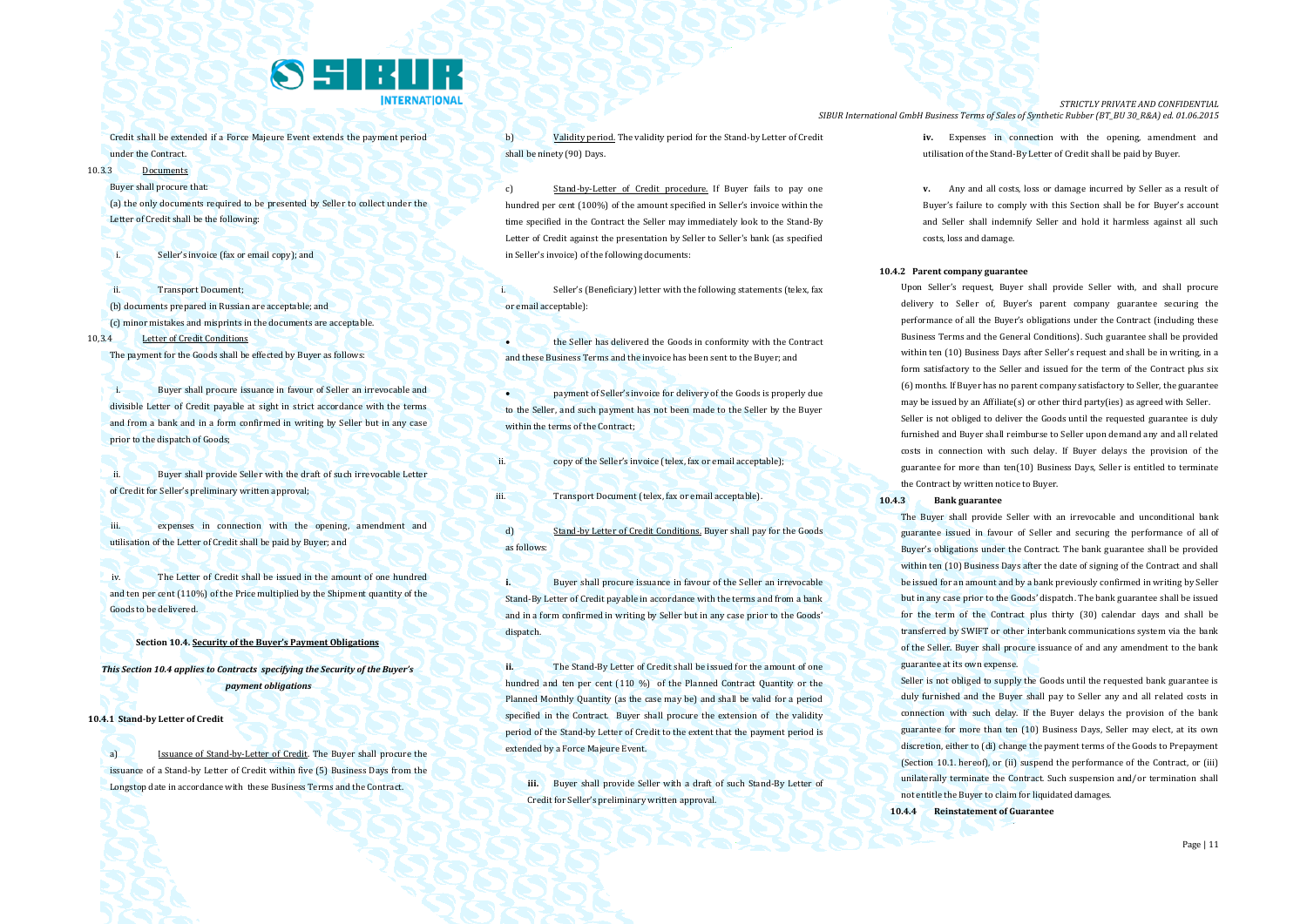

If any guarantee, including but not limited to bank guarantee, of a parent company or of any other third party(ies) specified in the subsection 10.4.3. hereof and/or the Letter of Credit, and/or the Stand-by Letter of Credit, which were provided by the Buyer to the Seller in accordance herewith, ("Guarantees") ceases or threatens to cease to be effective and/or valid due to Sanctions, bankruptcy, insolvency, reorganization, liquidation, revocation of a licence or similar proceedings in respect of bank, parent company or any other third party(ies) specified in the subsection 10.4.2. hereof, and/or for any other reason, not related to the Seller, prior to the term herein stipulated, the Buyer shall procure the reissuance ofsuch Guarantee in compliance herewith, promptly but not later than ten (10) Days from the occurrence of any event indicated in this Section. Where Buyer fails to procure reinstatement of any Guarantee within the specified term, Seller is entitled upon written notice to Buyer to suspend performance of all and any obligations hereunder until the new Guarantee is provided, and/or cancel and/or resell or otherwise dispose of the Goods to any third party. Seller shall be not liable for such suspense of the obligation's(s') performance, and/or cancellation, and/or resale and any other disposal of the Goods. Buyer may not make any claims in connection with such acts of the Seller notwithstanding anything to the contrary herein and in the applicable Law.

In any case the Buyer shall reimburse to the Seller within seven (7) days from receipt of a written demand all and any costs, charges, expenses and losses, including related to storage, transport, resale and disposal of the Goods, demurrage incurred by the Seller in connection with non-performance or improper performance of obligation for the Guarantee's/Guarantees' reissue by the Buyer.

# **PARAGRAPH XI RESPONSIBILITIES OF THE PARTIES**

#### 11.1. Delivery liquidated damages

a. For each full Week of delay in Seller's delivery ofs the Goods commencing thirty (30) Days after the latest date within the Shipment period as specified in the Contract, the Buyer shall be entitled to demand liquidated damages from the Seller for such delivery delay in the amount equal to 0.1% (one tenth of one per cent) of the Price for the late delivered Goods per Day, up to a maximum of 10% (ten per cent) of the Price for the late delivered Goods.

b. The Parties acknowledge and agree that in no event shall the Seller be considered to be in breach under the Contract due to any late delivery and the Buyer shall not be entitled to liquidated damages until the Seller is at least more than 30 (thirty) Days late under the terms and conditions specified in the Contract. The Seller shall not be liable to the Buyer in liquidated damages for delay caused by a Force Majeure Event, failure or default on the part of the Buyer, or where the Seller is entitled to delay delivery pursuant to the terms of the Contract.

c. The Parties acknowledge and agree that in no event shall the Seller be considered to be in breach under the Contract due to any late delivery or non-delivery of the Goods and the Buyer shall not be entitled to claim any losses, or liquidated damages, or any other claims in case of the planned Manufacture production capacity repair; provided that the Seller shall notify the Buyer of such repair not later than one week prior to the month when the repair is planned. The Parties acknowledge and agree that Seller's notification of the repair is enough and sufficient evidence and confirmation of the planned repair.

d. THE LIQUIDATED DAMAGES SET FORTH HEREUNDER TOGETHER WITH THE RIGHT OF TERMINATION SET OUT IN SECTION 12.3. HEREOF SHALL BE THE BUYER'S SOLE AND EXCLUSIVE REMEDIES FOR ANY LATE DELIVERY OF ANY GOODS OR PART THEREOF AND THE SELLER SHALL HAVE NO FURTHER LIABILITY WHATSOEVER, WHETHER IN CONTRACT, TORT (INCLUDING NEGLIGENCE OR STRICT LIABILITY).

11.2. Interest for late payment. In case the Buyer fails to comply with the terms of the payment set out in the Contract the Buyer shall pay to the Seller interest at the lesser of (i) one month LIBOR plus 4% (four per cent) per annum of the outstanding amount or (ii) the maximum allowed by applicable Law.

11.3. Suspension. If the conditions or terms of payment are breached by the Buyer the Seller may, at the Seller's option, either suspend delivery of the Goods to the Buyer or unilaterally terminate the Contract. Such suspension shall not constitute a delay for the purposes of liquidated damages.

11.4. Late acceptance. In the event that the Buyer fails or refuses to accept delivery of the Goods or any part thereof pending laytime (i.e. have not commenced the accepting and unloading/loading of the Goods as the case may be; or furnished the Seller with explanation of delay and further instructions as regards the Goods satisfactory for the Seller); provided that such Goods have been delivered in accordance with the terms of the Contract, without prejudice to the Seller's other rights under the Contract or the applicable Law, the Seller is entitled to pass the Goods to a proximate logistic company or keeper at the

*STRICTLY PRIVATE AND CONFIDENTIAL SIBUR International GmbH Business Terms of Sales of Synthetic Rubber (BT\_BU 30\_R&A) ed. 01.06.2015*

> Buyer's risk and expense of which the Buyer shall be notified within reasonable time. The Seller is entitled to exercise its right hereunder irrespective of whether the title to the Goods has passed to the Buyer under the Contract or not. The quantities of the Goods passed confirmed by such a logistic company or keeper shall be deemed as due confirmation of the quantities of the Goods delivered by the Seller; the term for quality claims for the Goods specified in Section 2.8. hereof shall commence as of the expiration of the laytime. The Seller shall be entitled to claim without limitation all and any transport and/or insurance cancellation costs, storage costs, additional transport costs, customs duties, demurrage and other similar or related costs and all expenses arising out of or in connection with such late acceptance from the Buyer till the moment when the Goods are taken by the Buyer.

11.5. The Seller's disposal rights. In the event that the Buyer (or the Buyer's authorized representative, or the Buyer's Carrier, etc.) fails or refuses to accept delivery of the Goods or any part thereof within 5 (five) Days of the due date mutually agreed by the Parties, entirely without prejudice to the Seller's other rights under the Contract or the applicable Law, the Seller shall at its sole discretion be entitled to sell the quantity of the Goods which were not taken by the Buyer. The Seller is entitled to exercise its right hereunder irrespective of whether the title to the Goods has passed to the Buyer under the Contract or not. The Seller is also entitled either (i) to demand the Buyer to reimburse all Seller's costs of sale including, without limitation, storage costs, additional transport costs, customs duties, and other similar or related reasonable costs and expenses together with any difference in the price obtained for the Goods when compared to the Price of the Goods set out in the Contract; or (ii) to deduct the amount of the received advance payment (applicable to the prepayment) for the damages incurred by the Seller as a result of such refusal; after calculating the damages the remaining part of the advance payment shall be either returned to the Buyer or offset against further Shipments.

## 11.6. **Limitation of liabilities**

Page | 12 a. UNDER NO CIRCUMSTANCES SHALL EITHER PARTY BE LIABLE WHETHER IN THE CONTRACT. IN TORT (INCLUDING GROSS NEGLIGENCE), UNDER ANY WARRANTY OR OTHERWISE, FOR ANY INDIRECT, SPECIAL, INCIDENTAL OR CONSEQUENTIAL DAMAGES OR FOR EXEMPLARY OR PUNITIVE LOSSES OR DAMAGES, OR ANY LOSS OF PROFITS (SAVE IN RELATION TO SELLER'S LOSS OF PROFIT ARISING FROM THE BUYER'S FAILURE OR REFUSAL TO TAKE OR ACCEPT DELIVERY OF THE GOODS OR ANY PART THEREOF CONTRARY TO THE TERMS OF THE CONTRACT) OR REVENUES, OR ANY COST OF LABOR, RESULTING FROM OR ARISING OUT OF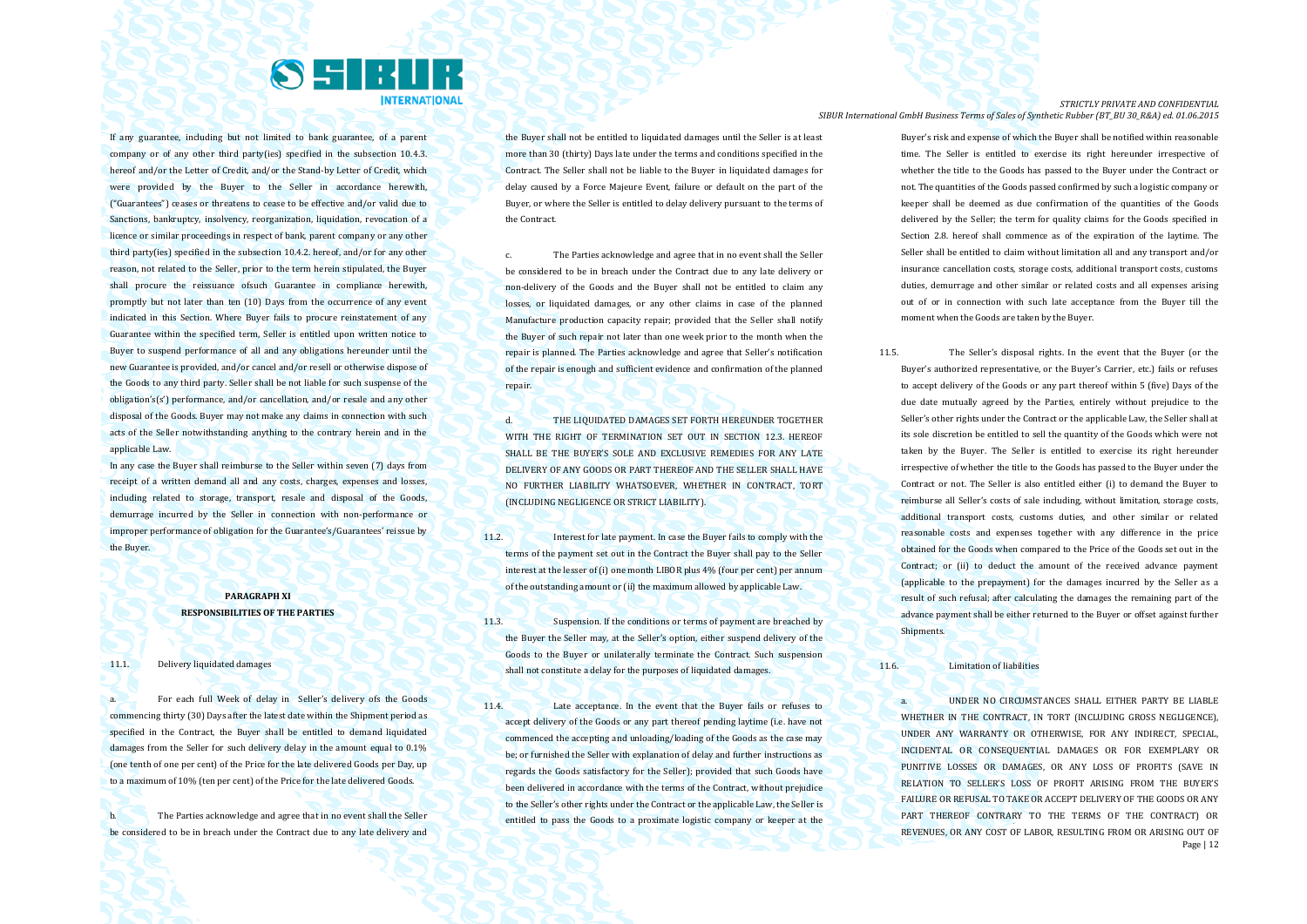

OR IN CONNECTION WITH THE GOODS OR SELLER'S PERFORMANCE UNDER, OR BREACH OF, THE CONTRACT, EVEN IF THE PARTIES HAVE BEEN ADVISED OF THE POSSIBILITY OF SUCH DAMAGES. EACH PARTY SHALL UNDERTAKE ITS BEST EFFORTS TO MITIGATE ITS LOSSES.

b. FOR THE AVOIDANCE OF DOUBT, EITHER PARTY MAY SEEK TO RECOVER FROM THE DEFAULTING PARTY ANY ACTUAL DIRECT DAMAGES INCURRED AS A RESULT OF THE DEFAULTING PARTY'S BREACH OF CONTRACT (INCLUDING, BUT NOT LIMITED TO, REASONABLE ATTORNEYS' FEES AND COSTS): PROVIDED, HOWEVER, THAT NOTWITHSTANDING ANYTHING CONTAINED HEREIN, TO THE FULL EXTENT PERMITTED BY APPLICABLE LAW, IN NO EVENT SHALL THE SELLER'S LIABILITY IN CONNECTION WITH THE GOODS OR THE CONTRACT EXCEED THE TOTAL GOODS VALUE (INCLUDING, BUT NOT LIMITED TO TRANSPORTATION COSTS, STORAGE COSTS, ETC.) PAID TO THE SELLER BY THE BUYER FOR THE GOODS.

c. UNDER NO CIRCUMSTANCES SHALL THE SELLER BE LIABLE FOR THE BUYER'S LOSS OF PROFIT, NON RECEIPT OF REVENUE, BUSINESS INTERRUPTIONS, THE SUSPENSION OF COMMERCIAL ACTIVITIES, OR FOR ANY INDIRECT LOSS IRRESPECTIVE OF ITS CHARACTER AND REASON.

d. BOTH PARTIES ACKNOWLEDGE AND AGREE THAT THE EXCLUSIVE REMEDIES AND LIMITATIONS OF LIABILITIES SET FORTH HEREIN WERE BARGAINED FOR ON AN EQUAL FOOTING AND ARE CONDITIONS OF THE CONTRACT

e. NOTHING IN THE CONTRACT SHALL LIMIT OR EXCLUDE THE LIABILITY OF EITHER PARTY FOR DEATH OR PERSONAL INJURY RESULTING FROM ITS NEGLIGENCE OR FOR FRAUDULENT MISREPRESENTATION.

f. Adverse Weather. The Parties shall not be liable for delay caused by adverse weather. Notwithstanding the customary rules at the Place of Destination the Parties agree to evenly split losses caused by the adverse weather conditions and beyond the insurance coverage or other compensation from third parties.

# **PARAGRAPH XII DURATION**

12.1. The Contract shall come into effect on the Effective Date and, subject to observance of Sections 12.2-.12.3. hereof shall continue in force until all obligations have been fulfilled (unless earlier terminated hereunder or the Parties agreed otherwise in writing) and in the part of payments – until such time that same are made in full.

12.2. Buyer's default

a) The Seller may, at its sole discretion and in addition to any other legal remedies it may have, upon giving written notice to the Buyer suspend all deliveries under the Contract and/or unilaterally terminate the Contract where:

the Buyer is in breach of any condition of the Contract:

- ii. delivery or unloading of the Goods is delayed due to any cause(s) attributable to the Buyer and such delay is not excused by any other provision of the Contract;
- iii. loading or unloading of the Goods is delayed by more than 10 (ten) hours after the NOR has been tendered due to reasons attributable to the Buyer;
- iv. the Buyer or its parent company commences, or becomes the subject of, any bankruptcy, insolvency, reorganization, administration, liquidation or similar proceeding or is in the Seller's reasonable opinion expected to be unable or unwilling to pay its debts as the same become due;
- the Buyer or its parent company ceases or threatens to cease to function as a going concern or conduct its operations in the normal course of business;
- vi. a creditor attaches or takes possession of all or a substantial part of the assets of the Buyer or its parent company; or
- vii. if applicable, the Buyer delays the provision of the parent company guarantee or other security of its obligations as provided in the Contract for more than 10 (ten) Business Days.

b) Where the Seller suspends delivery of the Goods due to any of the events referred to under the Section 12.2. a) hereof, the Seller may, so long as such event is continuing, at any time unilaterally terminate the entire Contract.

*STRICTLY PRIVATE AND CONFIDENTIAL SIBUR International GmbH Business Terms of Sales of Synthetic Rubber (BT\_BU 30\_R&A) ed. 01.06.2015*

> c) Where, pursuant to the provisions of Section 12.2. hereof, the Seller, under the Contract providing for multiple Shipments, temporarily suspends the delivery of the Shipment and then decides to resume delivery of the Shipments under the Contract, the Seller may cancel the suspended delivery of Shipment and shall be under no obligation to make up for any quantity of the Goods that would have been delivered to the Buyer but for such suspension.

> d) Where the Contract provides for multiple Shipments then the rights given to the Seller in the Section 12.2. hereof, apply to all such Shipments where the Seller is allowed to terminate in respect of one Shipment, then it is entitled to terminate all the remaining Shipments.

> e) Any termination of the Contract by the Seller shall be without prejudice to the rights and obligations of each Party as accrued on the date of termination.

12.3. Seller's default

a) The Buyer may at its sole discretion, and in addition to any other legal remedies it may have, upon giving notice to the Seller terminate the Contract, where the Seller, for any reason whatsoever, is in a material breach of any conditions of the Contract.

b) In relation to multiple Shipments under the Contract, the Buyer's right to terminate under this Section 12.3. hereof or otherwise, only applies to the Shipment in respect of which the Seller is in breach and not to future Shipments.

Any termination of the Contract by the Buyer shall be without prejudice to the rights and obligations of each Party as accrued at the date of termination.

12.4. In the event of termination of the Contract by either Party pursuant to the provisions of Section 12.2. or Section 12.3. hereof then, save where the Buyer has terminated only part of a multiple Shipments under the Contract, and in addition to any direct losses arising from the default or breach, the Party so terminating shall be entitled to claim damages from the Party in default as if the Party in default had failed to deliver or failed to accept, as the case may be, such quantity of the Goods as remained to be delivered under the Contract at the date of termination.